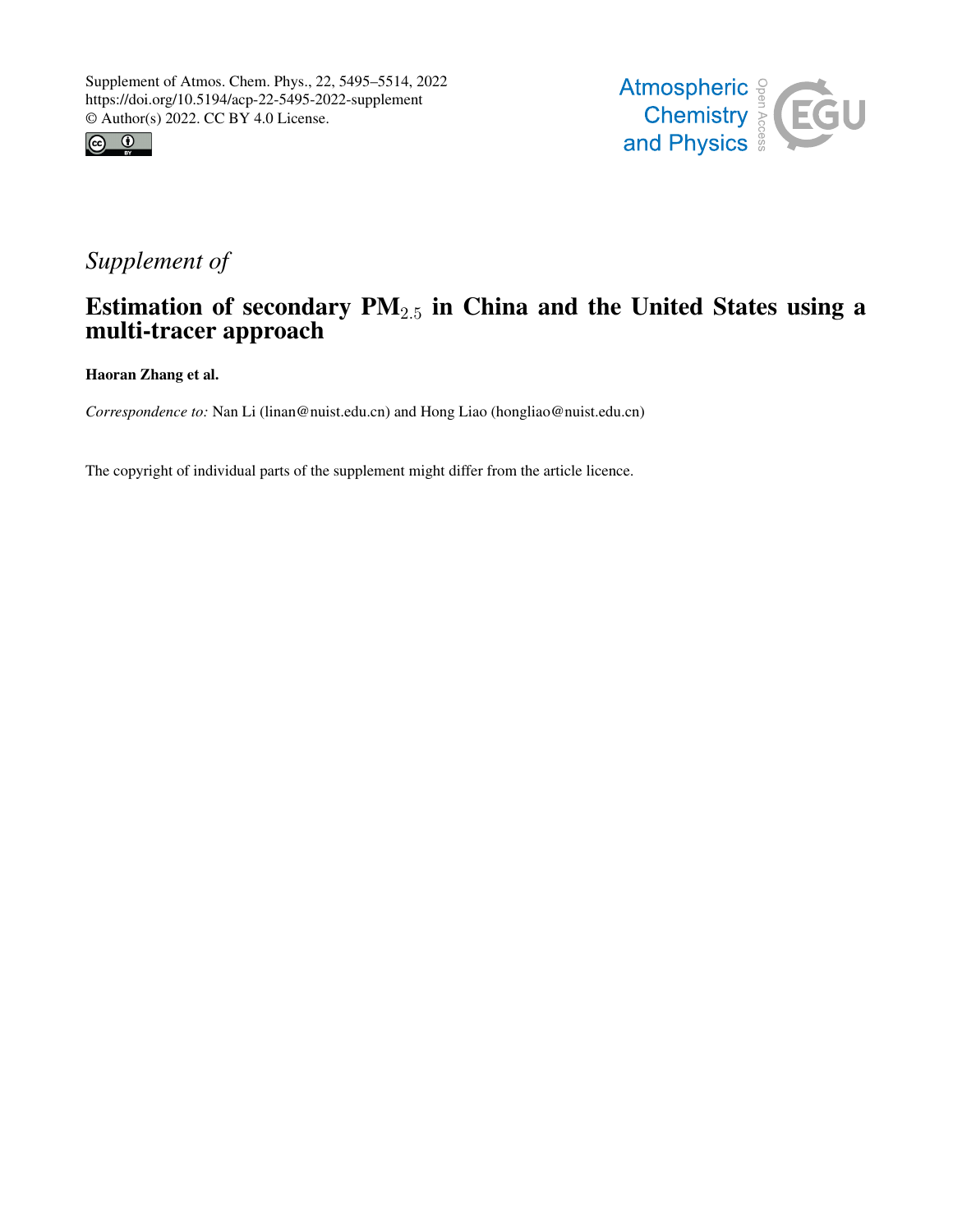| City         | Change of sulfate/nitrate emission |      |  |  |  |  |  |
|--------------|------------------------------------|------|--|--|--|--|--|
|              | 10%                                | 3%   |  |  |  |  |  |
| Beijing      | 40.3                               | 42.4 |  |  |  |  |  |
| Tianjin      | 61.9                               | 62.6 |  |  |  |  |  |
| Shijiazhuang | 44.8                               | 45.2 |  |  |  |  |  |
| Taiyuan      | 43.1                               | 44.3 |  |  |  |  |  |
| Hohhot       | 48.6                               | 46.5 |  |  |  |  |  |
| Shenyang     | 48.7                               | 49.3 |  |  |  |  |  |
| Changchun    | 47.9                               | 46.7 |  |  |  |  |  |
| Harbin       | 66.9                               | 67.3 |  |  |  |  |  |
| Shanghai     | 68.0                               | 67.8 |  |  |  |  |  |
| Nanjing      | 50.3                               | 50.5 |  |  |  |  |  |
| Hangzhou     | 45.6                               | 45.3 |  |  |  |  |  |
| Hefei        | 65.4                               | 65.0 |  |  |  |  |  |
| Fuzhou       | 64.8                               | 62.1 |  |  |  |  |  |
| Nanchang     | 62.5                               | 62.7 |  |  |  |  |  |
| Jinan        | 54.6                               | 54.6 |  |  |  |  |  |
| Zhengzhou    | 54.6                               | 56.3 |  |  |  |  |  |
| Wuhan        | 61.5                               | 60.8 |  |  |  |  |  |
| Changsha     | 65.9                               | 64.9 |  |  |  |  |  |
| Guangzhou    | 65.2                               | 65.6 |  |  |  |  |  |
| Nanning      | 65.2                               | 65.2 |  |  |  |  |  |
| Haikou       | 65.9                               | 65.4 |  |  |  |  |  |
| Chongqing    | 62.7                               | 62.8 |  |  |  |  |  |
| Chengdu      | 45.3                               | 44.8 |  |  |  |  |  |
| Guiyang      | 65.6                               | 64.3 |  |  |  |  |  |
| Kunming      | 70.4                               | 70.5 |  |  |  |  |  |
| Lhasa        | 56.1                               | 55.1 |  |  |  |  |  |
| Xian         | 52.6                               | 53.0 |  |  |  |  |  |
| Lanzhou      | 60.0                               | 59.5 |  |  |  |  |  |
| Xining       | 59.1                               | 58.9 |  |  |  |  |  |
| Yinchuan     | 59.5                               | 60.1 |  |  |  |  |  |
| Urumqi       | 72.1                               | 70.3 |  |  |  |  |  |

**Table S1.** Impacts of primary sulfate/nitrate emission uncertainty on the estimated secondary proportion of  $PM_{2.5}$ <sup>1</sup> in China.

 $\frac{1}{1}$  Based on the MEE observations in 2016.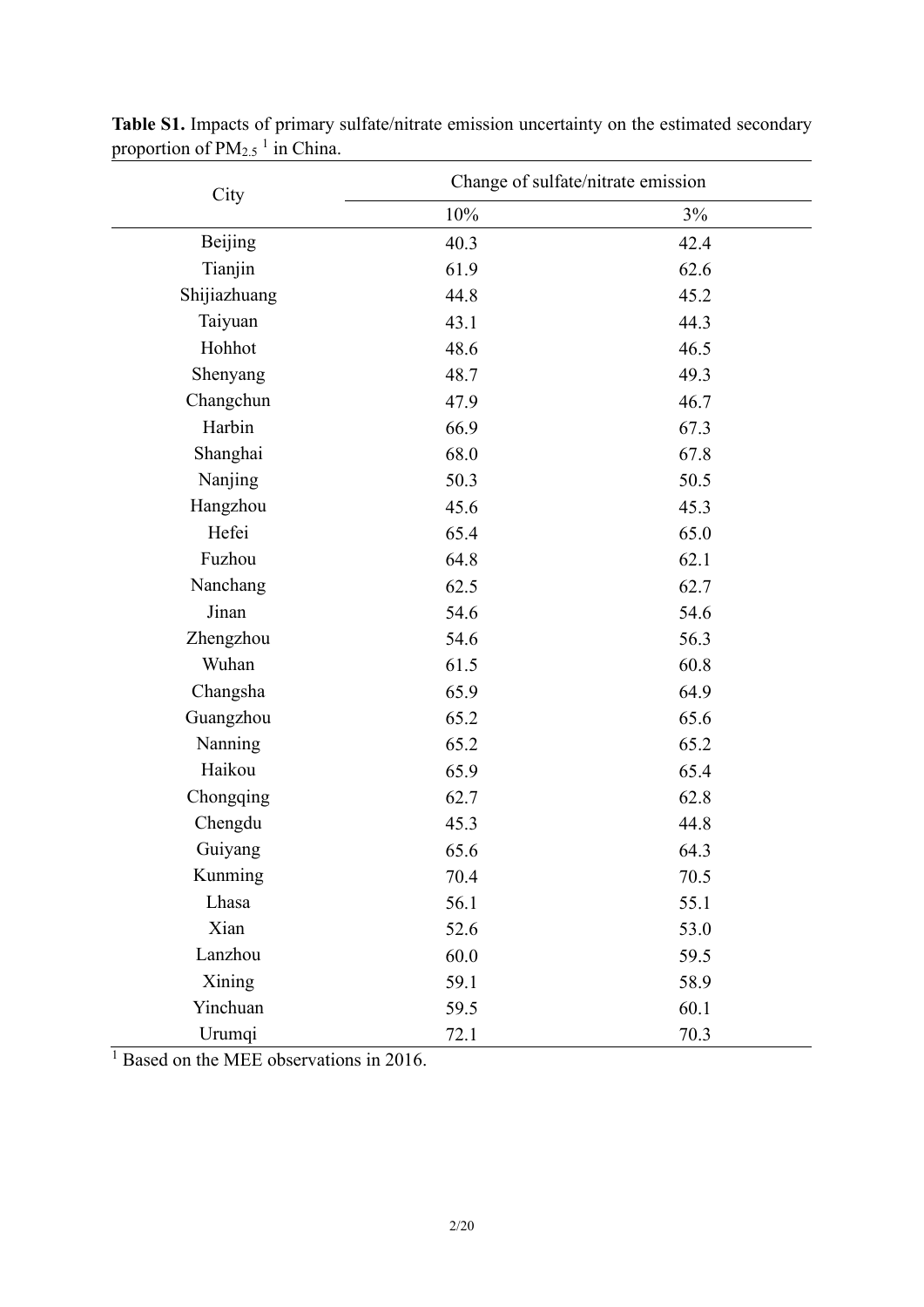| and A-tracer in the secondary proportions of FW2.5 (70) |                 |                         |                         |
|---------------------------------------------------------|-----------------|-------------------------|-------------------------|
| City                                                    | $\delta 1$ $^2$ | $\delta$ 2 <sup>3</sup> | $\delta$ 1 - $\delta$ 2 |
| Beijing                                                 | 40.3            | 38.2                    | 2.1                     |
| Tianjin                                                 | 61.9            | 61.4                    | 0.5                     |
| Shijiazhuang                                            | 44.8            | 42.8                    | 2.0                     |
| Taiyuan                                                 | 43.1            | 40.9                    | 2.2                     |
| Hohhot                                                  | 48.6            | 46.8                    | 1.7                     |
| Shenyang                                                | 48.7            | 47.0                    | 1.7                     |
| Changchun                                               | 47.9            | 46.3                    | 1.6                     |
| Harbin                                                  | 66.9            | 68.3                    | $-1.4$                  |
| Shanghai                                                | 68.0            | 67.8                    | 0.2                     |
| Nanjing                                                 | 50.3            | 47.6                    | 2.7                     |
| Hangzhou                                                | 45.6            | 43.4                    | 2.2                     |
| Hefei                                                   | 65.4            | 65.1                    | 0.3                     |
| Fuzhou                                                  | 64.8            | 63.9                    | 0.8                     |
| Nanchang                                                | 62.5            | 61.2                    | 1.4                     |
| Jinan                                                   | 54.6            | 52.7                    | 1.9                     |
| Zhengzhou                                               | 54.6            | 52.8                    | 1.9                     |
| Wuhan                                                   | 61.5            | 60.4                    | 1.1                     |
| Changsha                                                | 65.9            | 65.7                    | 0.2                     |
| Guangzhou                                               | 65.2            | 64.9                    | 0.3                     |
| Nanning                                                 | 65.2            | 64.8                    | 0.5                     |
| Haikou                                                  | 65.9            | 66.4                    | $-0.4$                  |
| Chongqing                                               | 62.7            | 61.9                    | 0.7                     |
| Chengdu                                                 | 45.3            | 43.8                    | 1.4                     |
| Guiyang                                                 | 65.6            | 66.1                    | $-0.5$                  |
| Kunming                                                 | 70.4            | 70.9                    | $-0.4$                  |
| Lhasa                                                   | 56.1            | 55.1                    | 1.0                     |
| Xian                                                    | 52.6            | 50.7                    | 1.9                     |
| Lanzhou                                                 | 60.0            | 59.6                    | 0.4                     |
| Xining                                                  | 59.1            | 58.3                    | 0.8                     |
| Yinchuan                                                | 59.5            | 58.6                    | 0.9                     |
| Urumqi                                                  | 72.1            | 73.3                    | $-1.2$                  |

**Table S2.** The comparison of two assumptions on weak correlation between secondary PM<sub>2.5</sub> and X-tracer in the secondary proportions of  $PM_{2.5}$  (%)<sup>1</sup>.

<sup>1</sup> Based on the MEE observations in 2016.

 $2$  δ1 is mean value of the estimated interval.

 $3$   $\delta$ 2 is the specific value when r=0.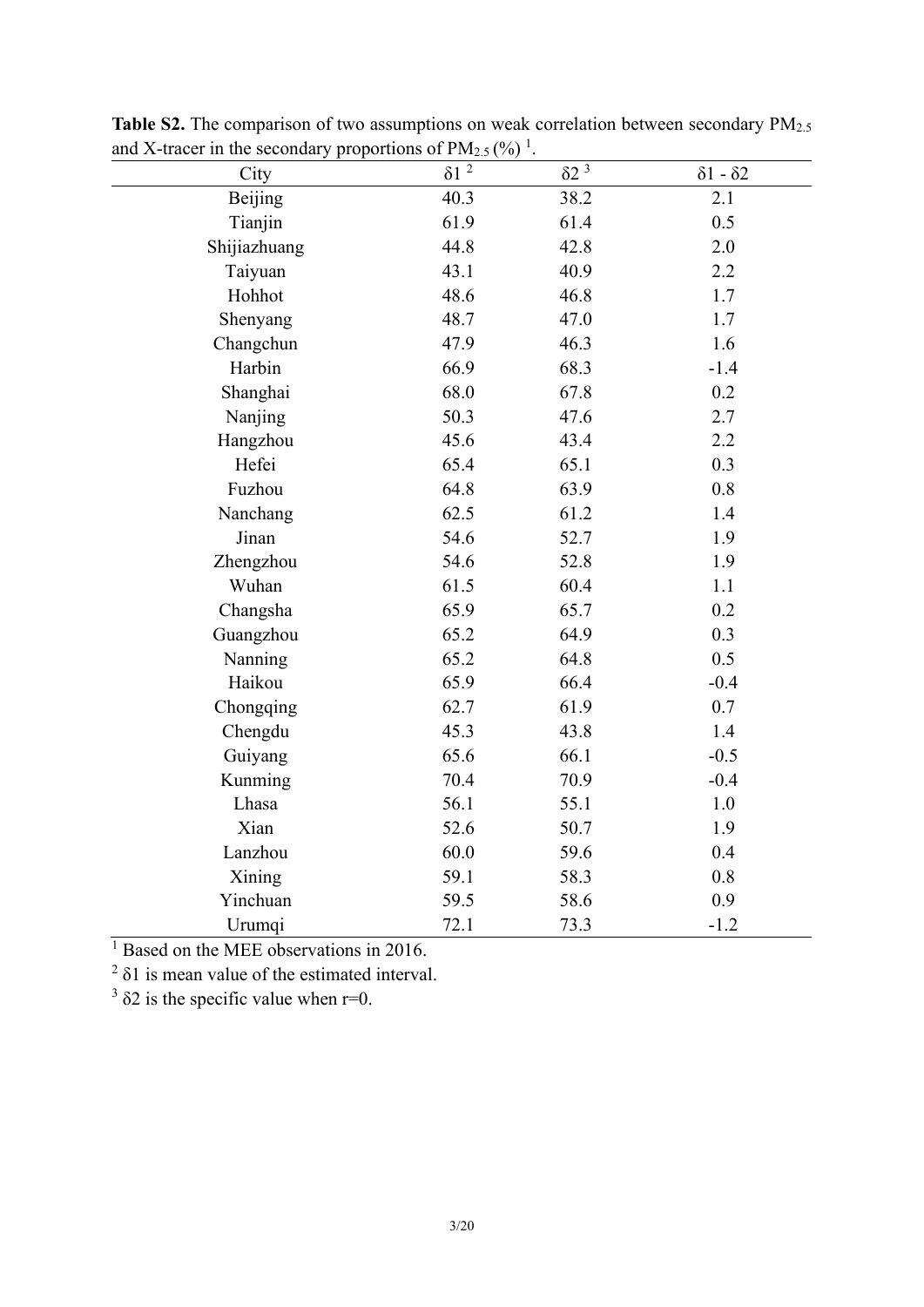|              |                |                   | Regional    |                   |
|--------------|----------------|-------------------|-------------|-------------------|
| Province     | Populous city  | PM <sub>2.5</sub> | background  | PM <sub>2.5</sub> |
|              |                |                   | city        |                   |
| Beijing      | <b>Beijing</b> | 69.4              |             |                   |
| Tianjin      | Tianjin        | 69.5              |             |                   |
| Hebei        | Shijiazhuang   | 92.0              | Zhangjiakou | 33.3              |
| Shanxi       | Taiyuan        | 62.8              |             |                   |
| InnerMogolia | Hohhot         | 42.0              | Xilingol    | 16.2              |
| Liaoning     | Shenyang       | 57.5              |             |                   |
| Jilin        | Changchun      | 51.6              | Yanbian     | 31.6              |
| Heilongjiang | Harbin         | 57.5              | Daxinanling | 20.4              |
| Shanghai     | Shanghai       | 45.6              |             |                   |
| Jiangsu      | Nanjing        | 52.8              |             |                   |
| Zhejiang     | Hangzhou       | 49.1              | Zhoushan    | 26.4              |
| Anhui        | Hefei          | 61.6              | Huangshan   | 28.3              |
| Fujian       | Fuzhou         | 27.8              | Nanping     | 23.3              |
| Jiangxi      | Nanchang       | 40.9              |             |                   |
| Shandong     | Jinan          | 75.3              | Weihai      | 34.0              |
| Henan        | Zhengzhou      | 80.2              |             |                   |
| Hubei        | Wuhan          | 62.0              |             |                   |
| Hunan        | Changsha       | 57.9              |             |                   |
| Guangdong    | Guangzhou      | 38.4              | Shanwei     | 27.3              |
| Guangxi      | Nanning        | 39.0              | Beihai      | 29.8              |
| Hainan       | Haikou         | 20.5              | Sanya       | 16.0              |
| Chongqing    | Chongqing      | 50.8              |             |                   |
| Sichuan      | Chengdu        | 59.4              | Aba         | 15.1              |
| Guizhou      | Guiyang        | 36.7              | Qianxinan   | 18.2              |
| Yunnan       | Kunming        | 28.8              | Diqing      | 13.5              |
| Xizang       | Lhasa          | 22.5              | Linzhi      | 10.5              |
| Shannxi      | Xi'an          | 68.8              |             |                   |
| Gansu        | Lanzhou        | 50.1              | Jiayuguan   | 30.9              |
| Qinghai      | Xining         | 49.0              | Yushu       | 18.0              |
| Ningxia      | Yinchuan       | 44.7              | Guyuan      | 35.6              |
| Xinjiang     | Urumqi         | 70.4              | Altay       | 11.3              |

**Table S3.** List of 31 populous cities and 19 regional background cities and the corresponding averaged  $PM_{2.5}$  concentrations ( $\mu$ g m<sup>-3</sup>) in China during the studying period.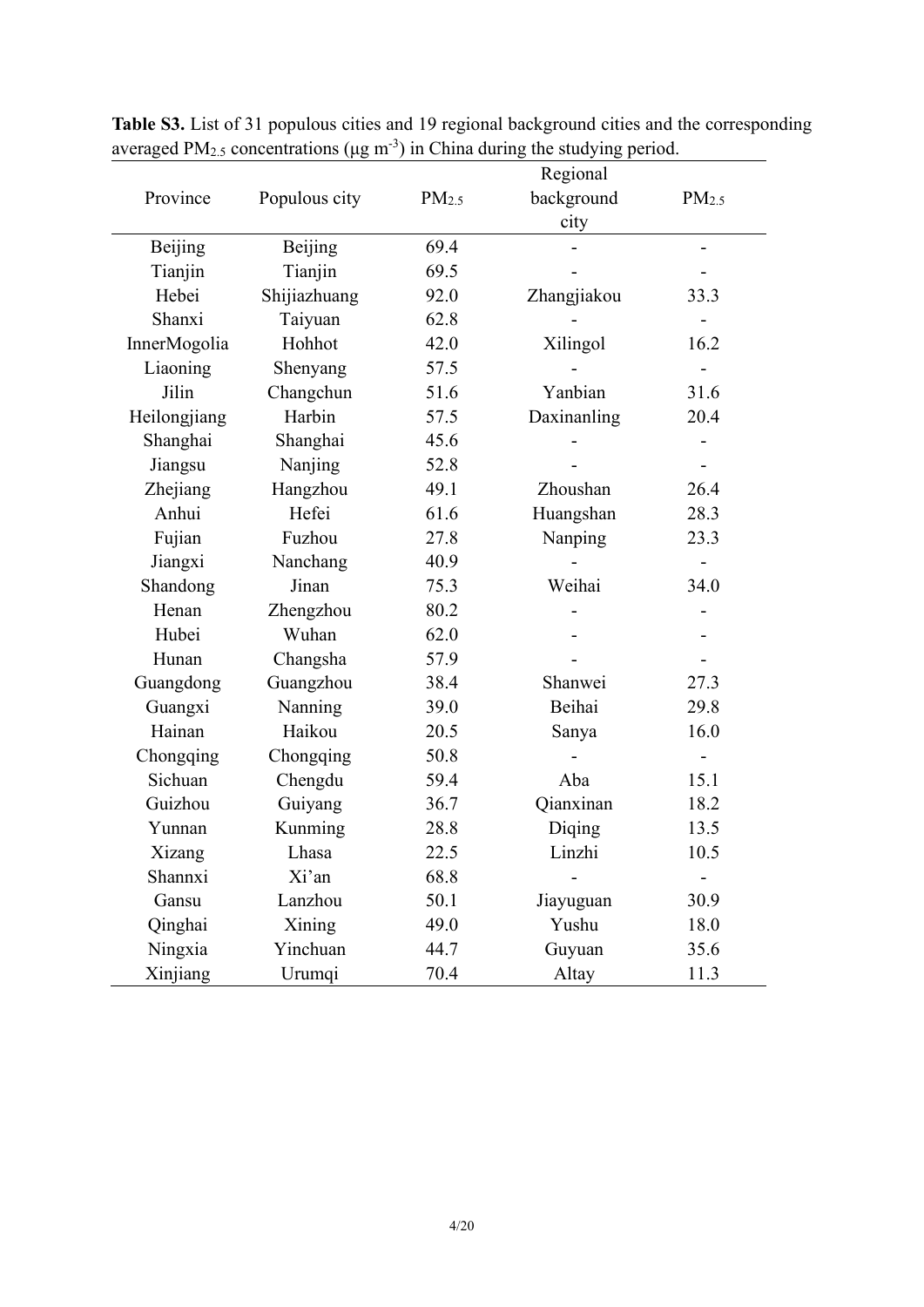| <b>City</b> | <b>Period</b>                       | PM <sub>2.5</sub> | SO <sub>4</sub> <sup>2</sup> |      | $NO3$ $NH4$ <sup>+</sup> | SOA <sup>1</sup>  | SPM/PM <sub>2.5</sub> | Mean<br>SPM/PM2.5 | <b>Method</b> | <b>References</b>      |
|-------------|-------------------------------------|-------------------|------------------------------|------|--------------------------|-------------------|-----------------------|-------------------|---------------|------------------------|
|             | 2012 Summer                         | 103               | 20.6                         | 15.8 | 8.3                      | 10.1              | 53.2%                 |                   | Offline       | Tian et al., 2015      |
|             | $2012 - 2013$                       | 72                | 9.3                          | 11.9 | 5.3                      | 9.6               | 50.3%                 |                   | Offline       | Liu et al., 2018b      |
|             | 2013 Winter                         | 159               | 25.4                         | 19.0 | 15.6                     | $32.2^{\rm a}$    | 58.0%                 |                   | Offline       | Tao et al., 2015       |
|             | 2013 Winter                         | 143               | 23.9                         | 20.2 | 16.5                     | 15.4              | 53.1%                 |                   | AMS           | Huang et al.,<br>2014b |
|             | Jan 2014                            | 153               | 9.6                          | 12.1 | 6.7                      | $33.8^\circ$      | 40.6%                 |                   | Offline       | Gao et al., 2018       |
|             | Apr 2014                            | 115               | 10.7                         | 10.7 | 11.4                     | $15.2^{\circ}$    | 41.6%                 |                   | Offline       | Gao et al., 2018       |
|             | Jul 2014                            | 96                | 25.6                         | 25.6 | 14.1                     | $11.1^\circ$      | 79.7%                 | $31\% \sim 80\%$  | Offline       | Gao et al., 2018       |
| Beijing     | Oct 2014                            | 139               | 21.1                         | 45.5 | 13.9                     | $23.0^\circ$      | 74.5%                 |                   | Offline       | Gao et al., 2018       |
|             | 2014 Winter                         | 138               | 21.0                         | 26   | 14.1                     | 17.4              | 51.8%                 |                   | Offline       | Lin et al., $2016$     |
|             | Jun 2014 - Apr 2015                 | 100               | 14.3                         | 17.1 | 11.5                     | $12.4^{b}$        | 55.6%                 |                   | Offline       | Huang et al., 2017     |
|             | May 2015 - Apr<br>2016              | 114               | 8.6                          | 11.1 | 5.2                      | 10.1              | 30.9%                 |                   | Offline       | Yu et al., 2019        |
|             | Jul 2015 - Apr 2016                 | 81                | 9.6                          | 12.4 | 8.6                      | 7.7               | 47.1%                 |                   | Offline       | Xu et al., 2019        |
|             | Oct 2016                            | 95                | 16.8                         | 16.8 | 12.5                     | $12.3^{b}$        | 61.5%                 |                   | Offline       | Zhang et al., 2018     |
|             | <b>MTEA</b> estimation <sup>2</sup> |                   |                              |      |                          |                   |                       | 41%               |               | This study             |
|             | Jun 2014 - Apr 2015                 | 106               | 16.6                         | 16.2 | 13.7                     | $10.4^{b}$        | 53.8%                 |                   | Offline       | Huang et al., 2017     |
| Tianjin     | Jul 2015 - Apr 2016                 | 86                | 12.1                         | 13.9 | 10.5                     | 7.3               | 51.0%                 | $41\% \sim 54\%$  | Offline       | Xu et al., 2019        |
|             | Jul 2014                            | 113               | 12.2                         | 16.2 | 9.3                      | 11.0 <sup>c</sup> | 43.0%                 |                   | Offline       | Gao et al., 2018       |

<span id="page-4-0"></span>**Table S4.** List of PM<sub>2.5</sub> component measurements ( $\mu$ g m<sup>-3</sup>) of China in previous studies.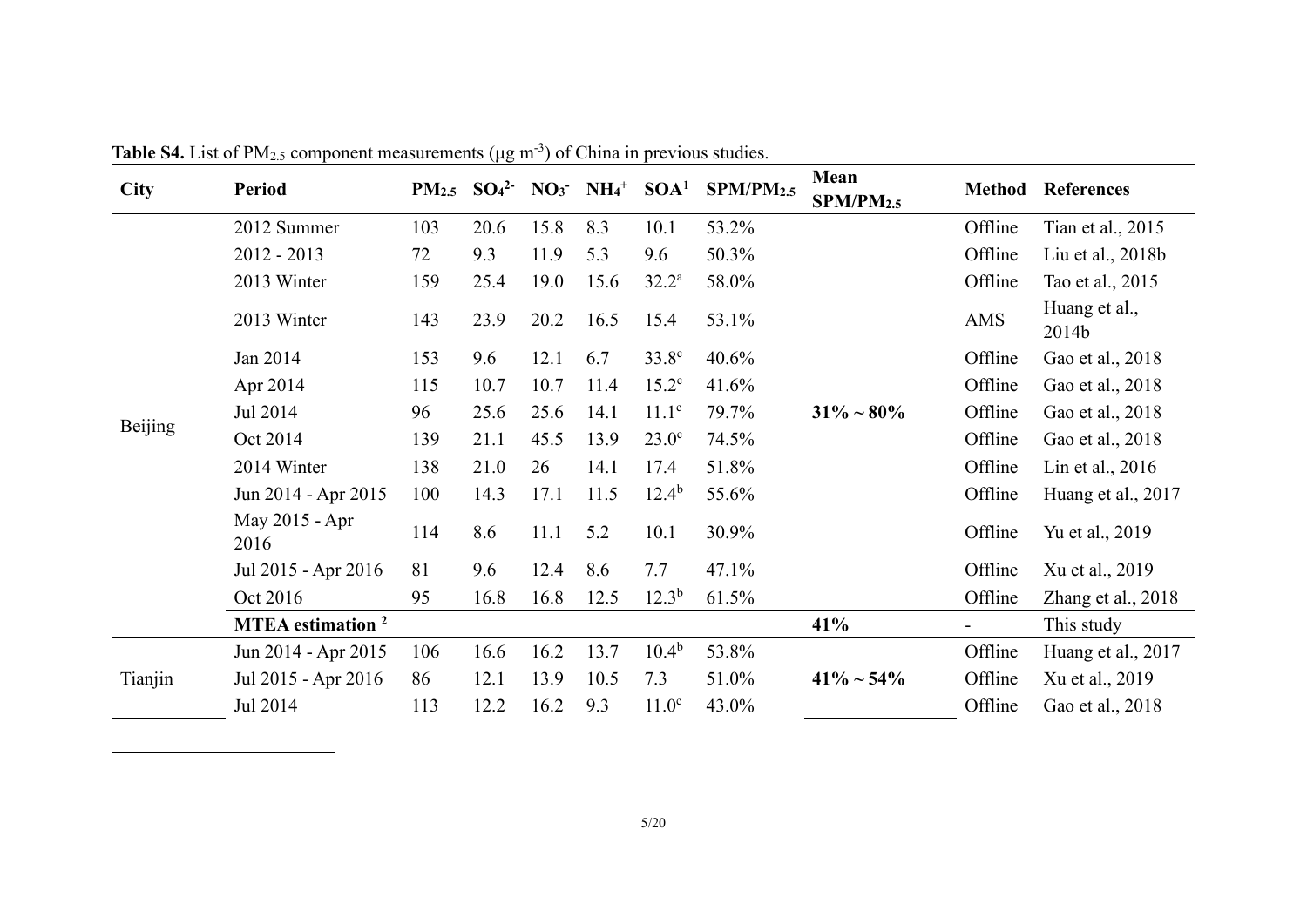|              | Oct 2014                 | 101 | 12.8 | 9.9  | 8.2  | $11.1^\circ$      | 41.4% |                  | Offline | Gao et al., 2018       |
|--------------|--------------------------|-----|------|------|------|-------------------|-------|------------------|---------|------------------------|
|              | 2014 Winter              | 183 | 19.5 | 40.7 | 15.1 | $21.8^\circ$      | 53.1% |                  | Offline | Gao et al., 2018       |
|              | May $2015 - Apr$<br>2016 | 120 | 18.1 | 20.3 | 8.5  | 10.0              | 47.4% |                  | Offline | Liu et al., 2018a      |
|              | <b>MTEA</b> estimation   |     |      |      |      |                   |       | 63%              |         | This study             |
|              | Jun 2014 - Apr 2015      | 155 | 25.5 | 23.4 | 18.8 | 17.7 <sup>b</sup> | 55.0% |                  | Offline | Huang et al., 2017     |
| Shijiazhuang | Jul 2015 - Apr 2016      | 105 | 16.8 | 14.9 | 12.3 | 9.6               | 51.0% | $51\% \sim 55\%$ | Offline | Xu et al., 2019        |
|              | <b>MTEA</b> estimation   |     |      |      |      |                   |       | 49%              |         | This study             |
|              | 2012 Spring              | 70  | 15.3 | 8.6  | 6.4  | 5.7               | 51.4% |                  | Offline | Zhao et al., 2015      |
|              | 2012 Summer              | 51  | 9.7  | 5.6  | 3.6  | 3.7               | 44.3% |                  | Offline | Zhao et al., 2015      |
|              | 2012 Fall                | 82  | 17.9 | 20.2 | 7.8  | 7.7               | 65.4% |                  | Offline | Zhao et al., $2015$    |
|              | 2012 Winter              | 70  | 11.6 | 13.2 | 5.6  | 8.5               | 55.6% |                  | Offline | Zhao et al., 2015      |
|              | 2012 Spring              | 64  | 12.0 | 10.8 | 4.3  | 4.9               | 50.0% |                  | Offline | Huang et al.,<br>2014a |
|              | 2011-2013 Spring         | 49  | 11.0 | 11.0 | 6.9  | 5.9               | 71.0% |                  | Offline | Wang et al., 2016a     |
|              | 2011-2013 Summer         | 31  | 8.1  | 5.2  | 4.2  | 4.7               | 67.3% | $26\% \sim 71\%$ | Offline | Wang et al., 2016a     |
| Shanghai     | 2011-2013 Fall           | 41  | 8.8  | 7.4  | 4.8  | 5.2               | 63.9% |                  | Offline | Wang et al., 2016a     |
|              | 2011-2013 Winter         | 65  | 13.0 | 13.2 | 8.3  | 6.7               | 63.4% |                  | Offline | Wang et al., 2016a     |
|              | $2012 - 2013$            | 68  | 13.6 | 11.9 | 5.8  | 8.6               | 58.7% |                  | Offline | Liu et al., 2018b      |
|              | Oct - Nov 2013           | 75  | 12.9 | 15.0 | 6.6  | 4.2               | 51.6% |                  | Offline | Ming et al., 2017      |
|              | Dec $2013 - Jan 2014$    | 138 | 19.5 | 29.1 | 12.6 | 10.3              | 51.8% |                  | Offline | Ming et al., $2017$    |
|              | Mar $2014 - Apr$<br>2014 | 96  | 12.3 | 10.4 | 5.5  | 4.5               | 34.1% |                  | Offline | Ming et al., 2017      |
|              | Jun 2014 - Jul 2014      | 56  | 6.7  | 2.8  | 2.1  | 2.9               | 25.9% |                  | Offline | Ming et al., 2017      |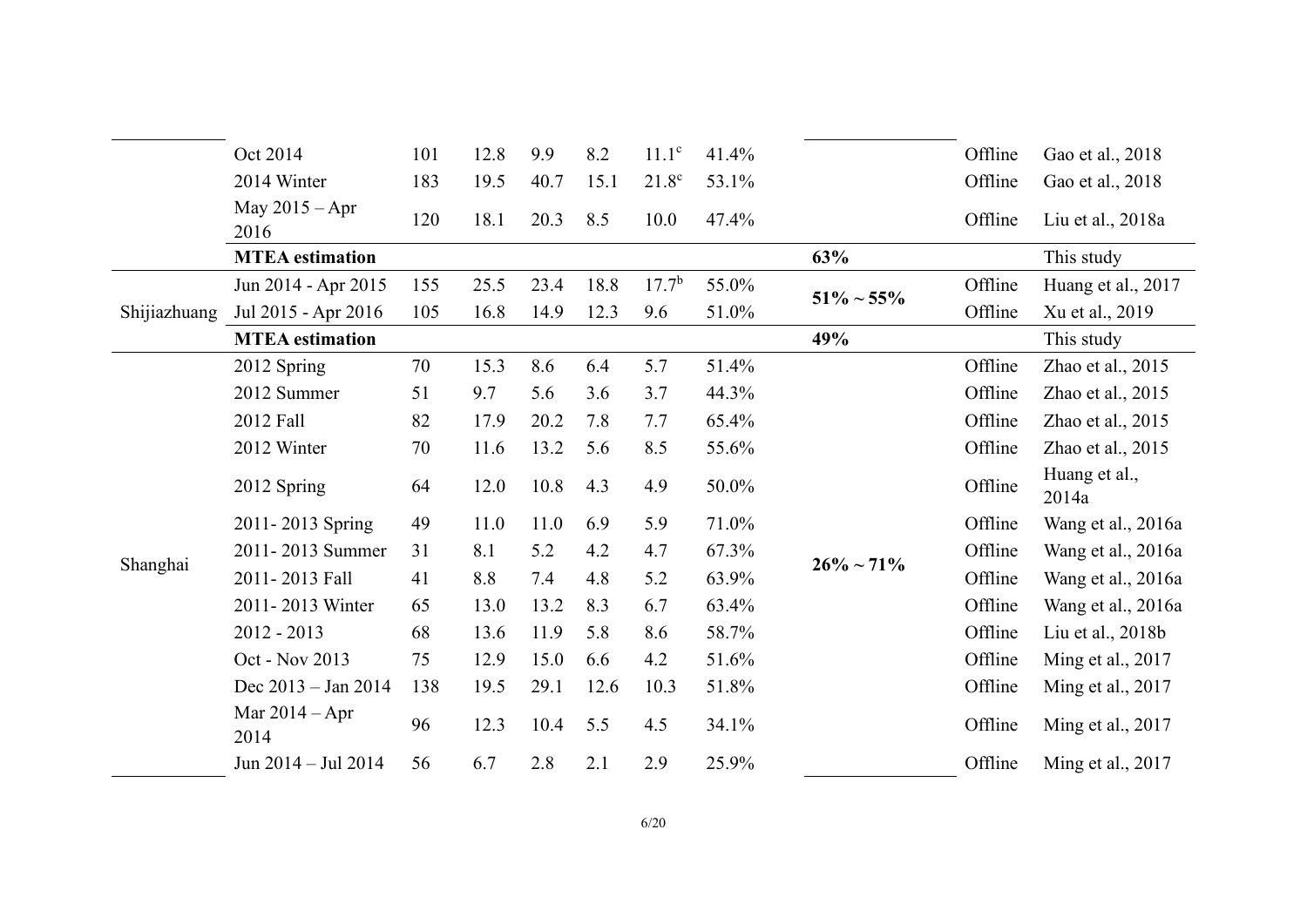|           | 2013 Winter              | 91  | 10.8 | 12.4 | 7.5  | $21.8^{b}$        | 57.7% |                  | <b>AMS</b> | Huang et al.,<br>2014b |
|-----------|--------------------------|-----|------|------|------|-------------------|-------|------------------|------------|------------------------|
|           | Dec $2014 - Jan 2015$    | 103 | 18.3 | 25.4 | 14.4 | $14.1^{b}$        | 70.1% |                  | Offline    | Du et al., 2017        |
|           | Mar $2015 - Apr$<br>2015 | 74  | 8.7  | 11.2 | 5.7  | $9.2^{b}$         | 47.0% |                  | Offline    | Du et al., 2017        |
|           | <b>MTEA</b> estimation   |     |      |      |      |                   |       | 67%              |            | This study             |
|           | $Apr - May 2013$         | 110 | 23.1 | 11.7 | 6.4  | $17.7^{\rm a}$    | 53.5% |                  | Offline    | Li et al., 2016        |
|           | Aug 2013                 | 86  | 18.4 | 8.1  | 5.4  | $14.2^{\rm a}$    | 53.6% |                  | Offline    | Li et al., 2016        |
|           | Oct 2013                 | 77  | 12.6 | 7.3  | 3.8  | 36.8 <sup>a</sup> | 78.6% | $52\% \sim 79\%$ | Offline    | Li et al., 2016        |
| Nanjing   | Dec $2014 - Jan 2015$    | 100 | 11.7 | 16.4 | 12.3 | $11.8^{b}$        | 52.2% |                  | Offline    |                        |
|           | Mar $2015 - Apr$<br>2015 | 83  | 21.4 | 16.1 | 7.9  | $9.1^{b}$         | 65.6% |                  | Offline    | Du et al., 2017        |
|           | <b>MTEA</b> estimation   |     |      |      |      |                   |       | 53%              |            | This study             |
|           | Oct 2013                 | 36  | 9.7  | 5.3  | 6.0  | 6.5               | 76.4% | 76%              | Offline    | Wu et al., 2016        |
| Hangzhou  | <b>MTEA</b> estimation   |     |      |      |      |                   |       | 53%              |            | This study             |
|           | Dec $2012 - Jan 2013$    | 75  | 10.6 | 5.8  | 5.1  | 6.5               | 37.3% |                  | Offline    | Liu et al., 2014       |
|           | $2012 - 2013$            | 75  | 13.1 | 7.2  | 4.8  | 8.4               | 44.6% |                  | Offline    | Liu et al., 2018b      |
|           | Nov $2012 - Dec$<br>2013 | 61  | 9.3  | 5.7  | 4.2  | 11.9 <sup>b</sup> | 51.0% |                  | Offline    | Chen et al., 2016      |
| Guangzhou | 2013 Summer              | 51  | 8.9  | 4.9  | 4.0  | 6.6               | 47.8% | $37\% \sim 58\%$ | Offline    | Cui et al., 2015       |
|           | 2013 Fall/Winter         | 68  | 9.8  | 7.3  | 4.5  | 9.4               | 45.6% |                  | Offline    | Cui et al., 2015       |
|           | 2013 Winter              | 69  | 12.7 | 8.9  | 6.9  | $11.4^{b}$        | 57.8% |                  | AMS        | Huang et al.,<br>2014b |
|           | 2014 Spring              | 44  | 8.2  | 2.4  | 3.6  | 4.5               | 42.5% |                  | Offline    | Tao et al., 2017       |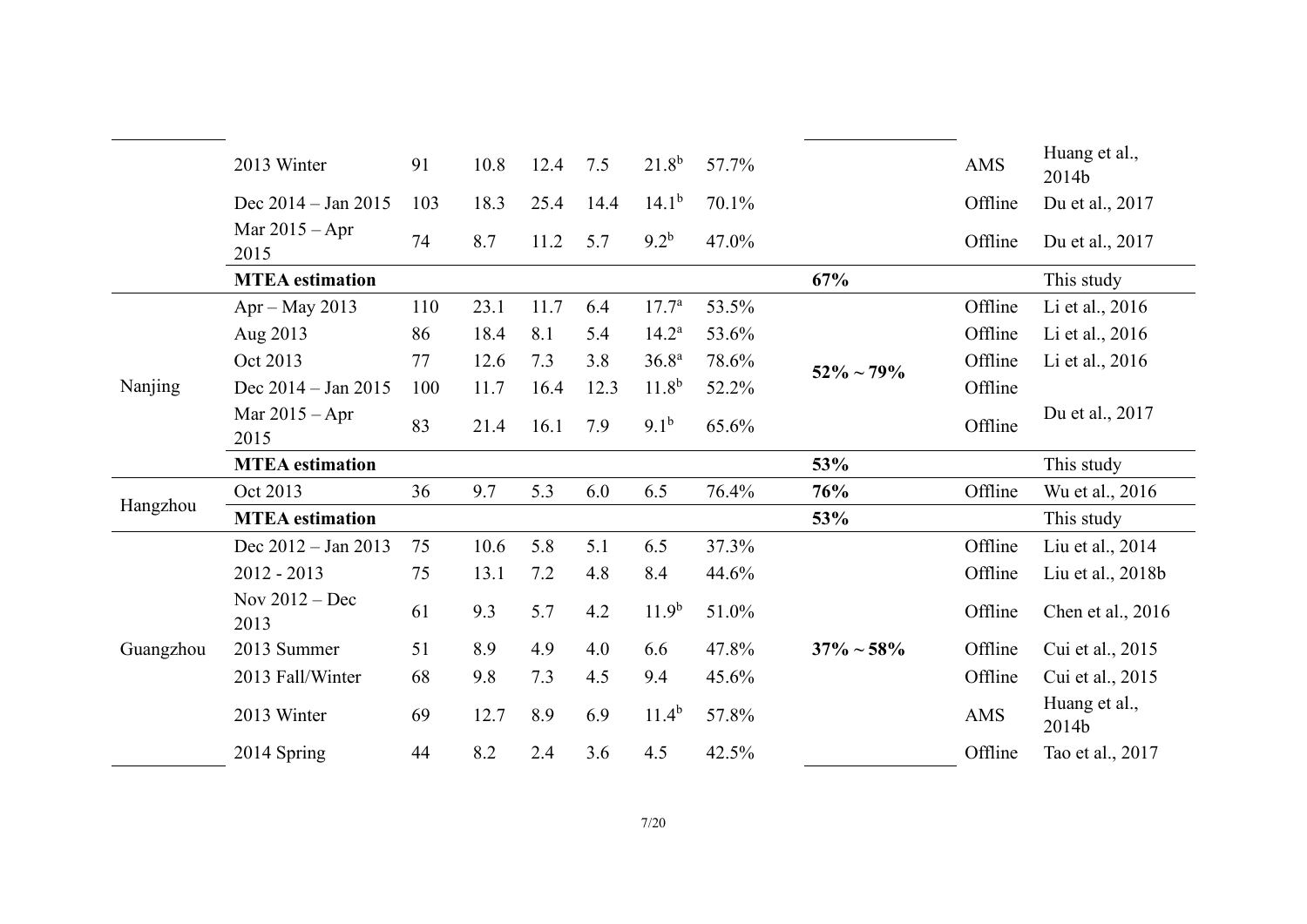|           | 2014 Summer              | 37  | 7.6  | 0.3  | 2.6  | 3.7              | 38.4% |                  | Offline | Tao et al., 2017   |
|-----------|--------------------------|-----|------|------|------|------------------|-------|------------------|---------|--------------------|
|           | 2014 Fall                | 48  | 11.4 | 1.0  | 4.4  | 4.7              | 44.8% |                  | Offline | Tao et al., 2017   |
|           | 2014 Winter              | 63  | 9.8  | 5.5  | 4.8  | 7.0              | 43.0% |                  | Offline | Tao et al., 2017   |
|           | <b>MTEA</b> estimation   |     |      |      |      |                  |       | 66%              |         | This study         |
|           | Dec 2012                 | 137 | 13.5 | 9.8  | 6.6  | $21.6^{b}$       | 37.6% |                  | Offline | Zhang et al., 2015 |
|           | 2012 Spring              | 164 | 17.8 | 15.2 | 6.5  | 13.9             | 32.6% |                  | Offline | Niu et al., 2016   |
| Xi'an     | 2012 Summer              | 109 | 25.0 | 10.1 | 6.6  | 8.8              | 46.3% |                  | Offline | Niu et al., 2016   |
|           | 2012 Fall                | 155 | 18.7 | 16.5 | 8.2  | 18.4             | 39.9% | $33\% \sim 55\%$ | Offline | Niu et al., 2016   |
|           | Nov 2012 - Feb<br>2013   | 244 | 32.1 | 29.3 | 16.8 | 39.7             | 48.3% |                  | Offline | Niu et al., 2016   |
|           | Dec $2014 - Nov$<br>2015 | 113 | 15.2 | 16.6 | 8.4  | 21.3             | 54.7% |                  | Offline | Dai et al., 2018   |
|           | <b>MTEA</b> estimation   |     |      |      |      |                  |       | 55%              |         | This study         |
|           | $Oct - Nov 2014$         | 62  | 10.5 | 9.3  | 6.9  | 8.3 <sup>b</sup> | 56.5% |                  | Offline | Wang et al., 2018  |
|           | Jan - Feb 2015           | 114 | 16.4 | 17.5 | 12.7 | $15.8^{b}$       | 54.7% |                  | Offline | Wang et al., 2018  |
|           | Apr 2015                 | 48  | 8.3  | 5.9  | 5.1  | 5.0 <sup>b</sup> | 50.6% | $44\% \sim 57\%$ | Offline | Wang et al., 2018  |
| Chengdu   | Jul 2015                 | 45  | 9.7  | 3.9  | 4.2  | $5.9^b$          | 52.6% |                  | Offline | Wang et al., 2018  |
|           | Jan 2015                 | 48  | 6.1  | 3.7  | 2.4  | 8.7              | 43.5% |                  | Offline | Li et al., 2017    |
|           | <b>MTEA</b> estimation   |     |      |      |      |                  |       | 46%              |         | This study         |
|           | $2012 - 2013$            | 74  | 19.7 | 6.5  | 6.1  | 8.6              | 55.3% |                  | Offline | Liu et al., 2018b  |
|           | $Oct - Nov 2014$         | 56  | 9.9  | 7.8  | 5.7  | $7.8^{b}$        | 55.7% |                  | Offline | Wang et al., 2018  |
| Chongqing | Jan - Feb 2015           | 115 | 17.5 | 15.8 | 11.3 | $19.4^{b}$       | 55.7% | $44\% \sim 56\%$ | Offline | Wang et al., 2018  |
|           | Apr 2015                 | 58  | 10.4 | 5.9  | 5.2  | 8.0 <sup>b</sup> | 50.1% |                  | Offline | Wang et al., 2018  |
|           | Jul 2015                 | 54  | 11.1 | 1.6  | 4.0  | 6.8 <sup>b</sup> | 43.5% |                  | Offline | Wang et al., 2018  |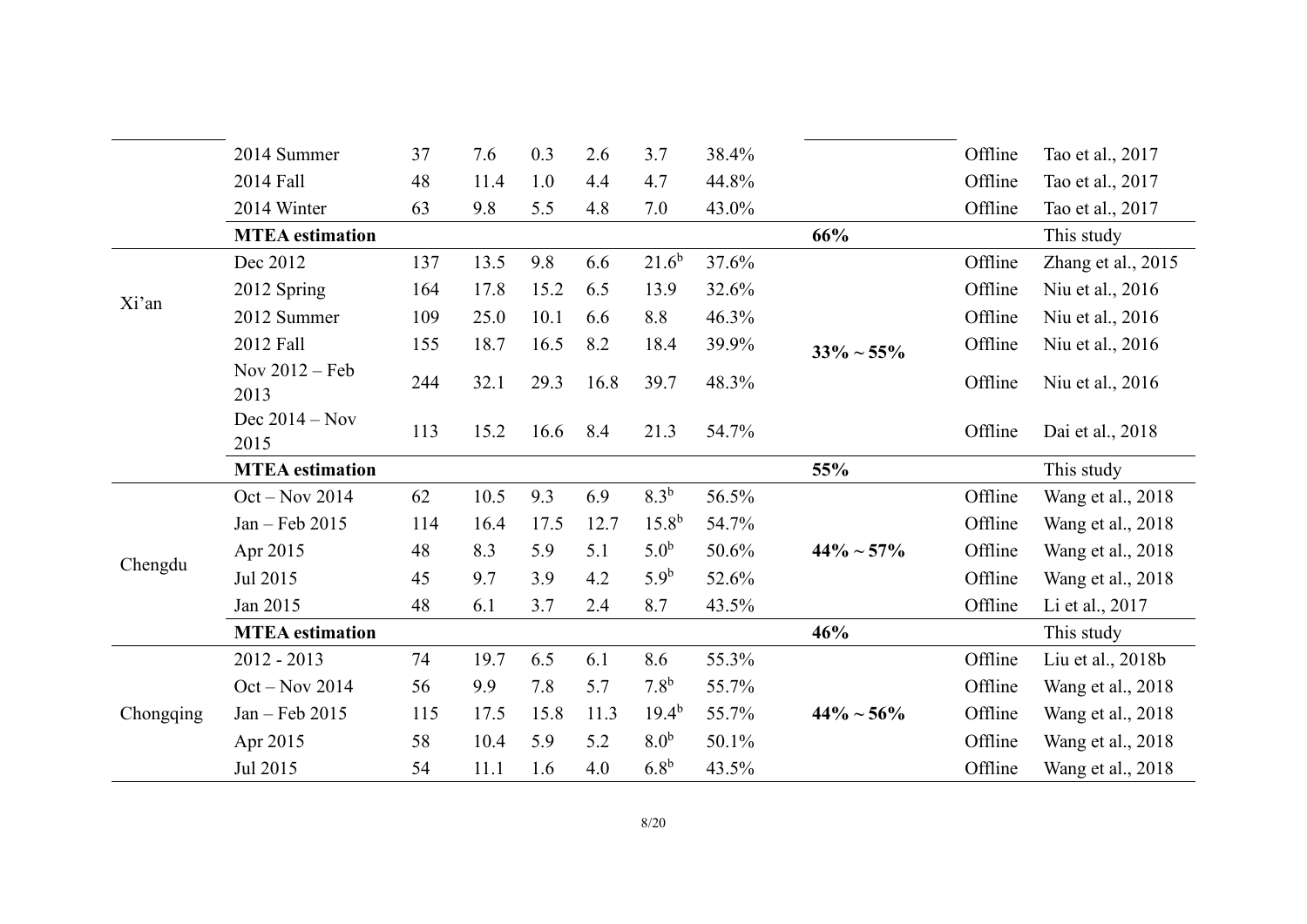|           | <b>MTEA</b> estimation |     |      |      |      |            |       | 61%              |         | This study         |
|-----------|------------------------|-----|------|------|------|------------|-------|------------------|---------|--------------------|
|           | Dec 2012               | 120 | 11.8 | 7.2  | 6.7  | 21.2       | 39.1% |                  | Offline | Tan et al., 2016   |
|           | Jun - Jul 2013         | 34  | 4.3  | 1.9  | 1.9  | 5.8        | 40.9% |                  | Offline | Tan et al., 2016   |
|           | $Apr - May 2014$       | 83  | 4.0  | 1.7  | 0.8  | 8.0        | 17.5% | $18\% \sim 41\%$ | Offline | Wang et al., 2016b |
| Lanzhou   | Aug 2014               | 38  | 4.8  | 2.0  | 1.3  | 3.5        | 30.5% |                  | Offline | Wang et al., 2016b |
|           | Oct 2014               | 93  | 5.8  | 7.1  | 3.6  | 12.7       | 31.4% |                  | Offline | Wang et al., 2016b |
|           | Jan, Dec 2014          | 141 | 7.6  | 10.1 | 6.0  | 18.2       | 29.7% |                  | Offline | Wang et al., 2016b |
|           | <b>MTEA</b> estimation |     |      |      |      |            |       | 63%              |         | This study         |
|           | $Sep - Oct 2013$       | 102 | 19.4 | 2.6  | 8.7  | $12.5^{b}$ | 42.4% |                  | Offline | Tang et al., 2017  |
|           | Dec 2013 - Jan 2014    | 145 | 19.3 | 9.7  | 14.3 | $20.5^{b}$ | 44.0% | $41\% \sim 44\%$ | Offline | Tang et al., 2017  |
| Changsha  | $Apr - May 2014$       | 97  | 17.0 | 1.4  | 7.5  | $14.0^{b}$ | 41.1% |                  | Offline | Tang et al., 2017  |
|           | Jul $-$ Aug 2014       | 78  | 13.9 | 2.9  | 7.4  | $9.4^{b}$  | 43.1% |                  | Offline | Tang et al., 2017  |
|           | <b>MTEA</b> estimation |     |      |      |      |            |       | 67%              |         | This study         |
|           | Jan 2015               | 17  | 3.1  | 0.5  | 1.0  | 2.3        | 40.1% |                  | Offline | Liu et al., 2017   |
|           | Mar 2015               | 9   | 1.6  | 0.2  | 0.5  | 1.2        | 38.8% | $32\% \sim 40\%$ | Offline | Liu et al., 2017   |
| Haikou    | Jul 2015               | 23  | 3.8  | 0.3  | 0.8  | 2.4        | 31.7% |                  | Offline | Liu et al., 2017   |
|           | Sep 2015               | 47  | 7.9  | 3.1  | 3.0  | 2.8        | 35.7% |                  | Offline | Liu et al., 2017   |
|           | <b>MTEA</b> estimation |     |      |      |      |            |       | 61%              |         | This study         |
|           | Oct 2014               | 143 | 19.6 | 17.9 | 9.2  | 12.0       | 41.0% |                  | Offline | Jiang et al., 2017 |
|           | Dec 2014 – Jan 2015    | 191 | 23.5 | 26.5 | 19.8 | 22.6       | 48.4% | $41\% \sim 54\%$ | Offline | Jiang et al., 2017 |
| Zhengzhou | Apr 2015               | 138 | 19.7 | 20.3 | 14.4 | 11.3       | 47.6% |                  | Offline | Jiang et al., 2017 |
|           | Jul 2015               | 110 | 24.2 | 14.3 | 13.9 | 7.3        | 54.3% |                  | Offline | Jiang et al., 2017 |
|           | <b>MTEA</b> estimation |     |      |      |      |            |       | 60%              |         | This study         |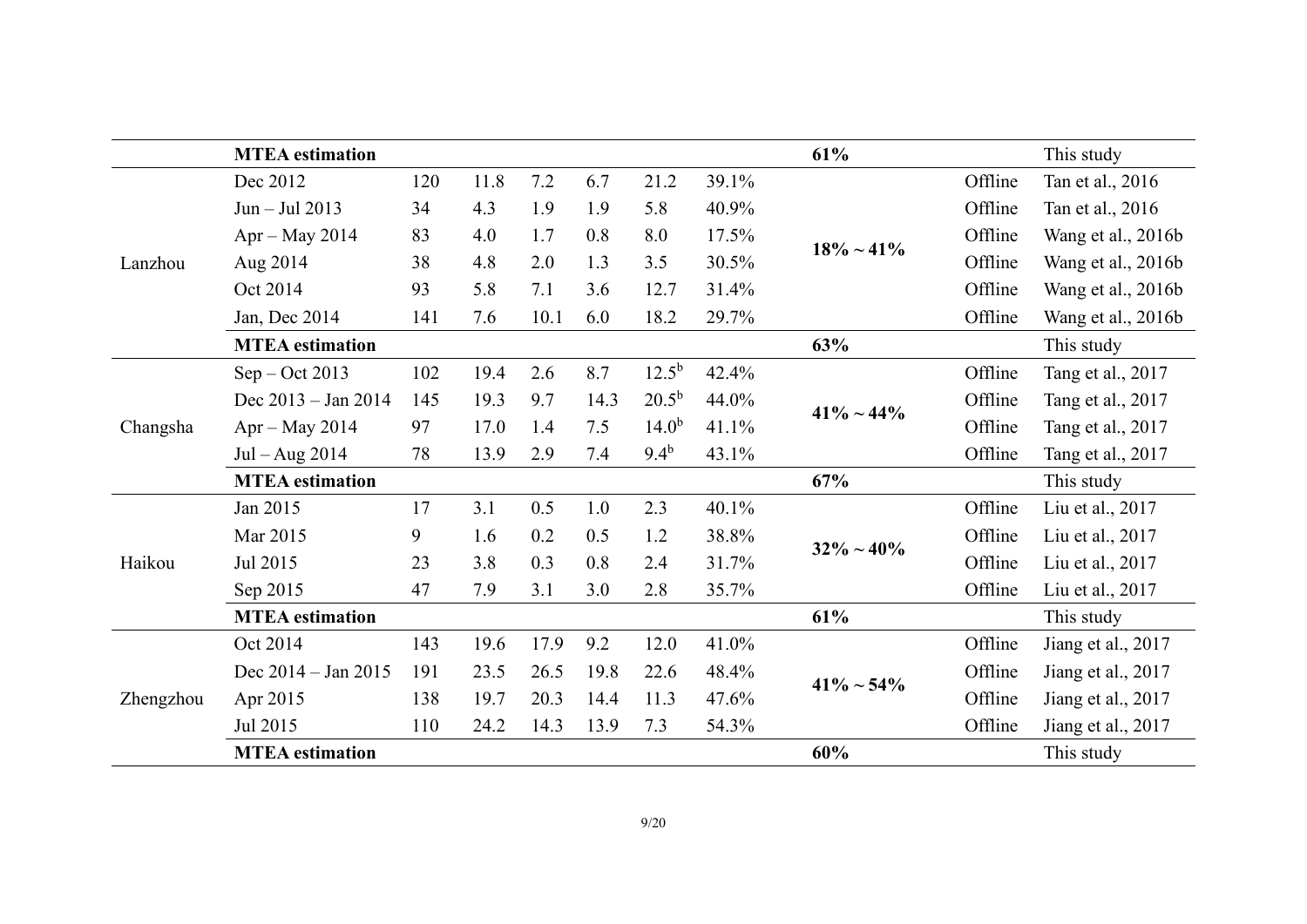|          | $2013 - 2014$          | 82 | 13 フ | 4.6 | 4.  |                | 41.5% | 42% | Offline | Liu et al., 2018b |
|----------|------------------------|----|------|-----|-----|----------------|-------|-----|---------|-------------------|
| Shenyang | <b>MTEA</b> estimation |    |      |     |     |                |       | 51% |         | This study        |
|          | $2013 - 2014$          | 36 | 0.8  |     | 0.4 | $^{\prime}$ .6 | 25.8% | 26% | Offline | Liu et al., 2018b |
| Lhasa    | <b>MTEA</b> estimation |    |      |     |     |                |       | 64% |         | This study        |

<sup>1</sup> SOA =  $0.5*$ OM, OM = f  $*$  OC. Default f is 1.2. In case of a, b and c, the f is 1.8, 1.6 and 1.4 respectively.

 $2$  For period of 2014-2018.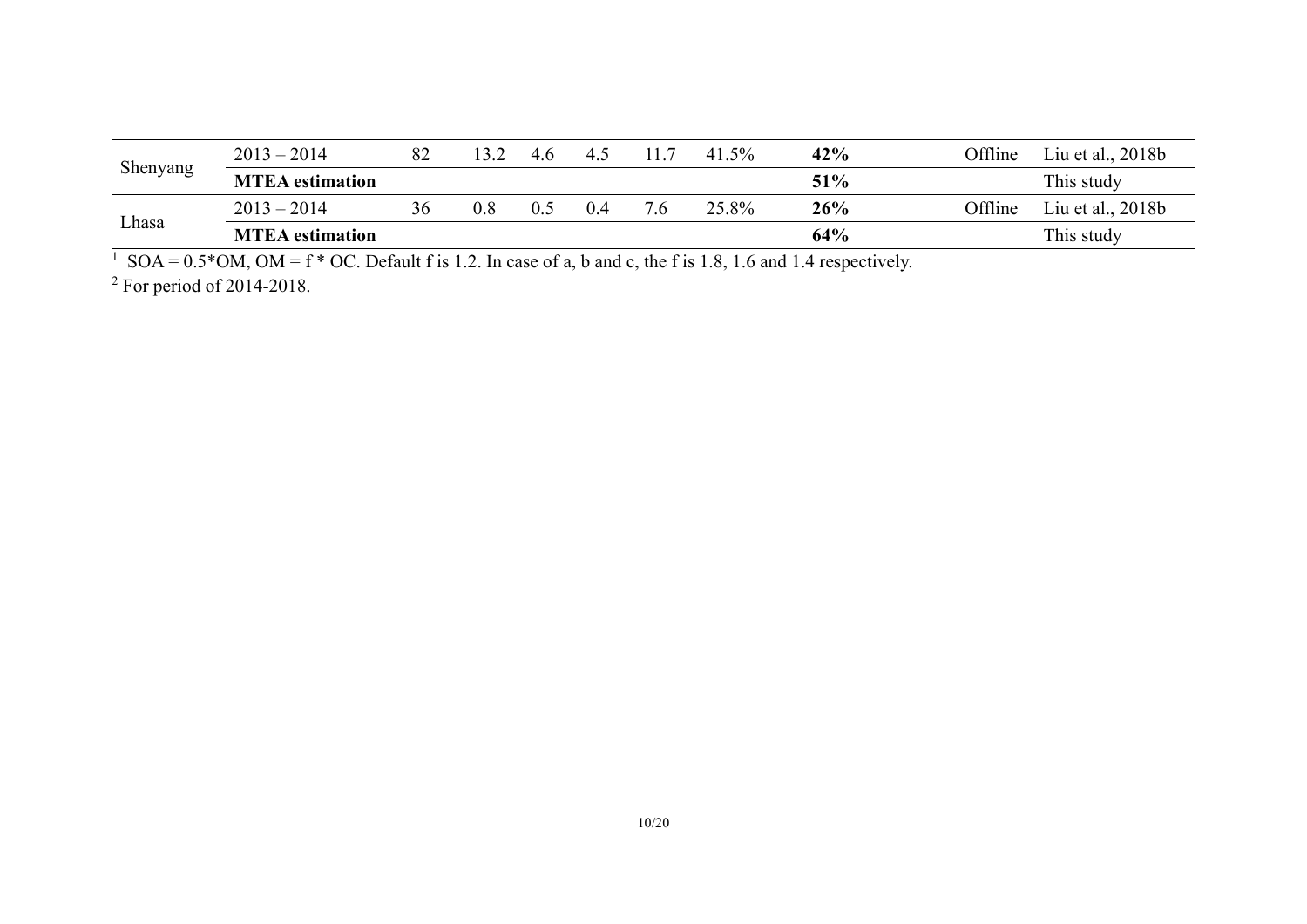|              |                                           | Change of secondary proportion |            |  |  |  |
|--------------|-------------------------------------------|--------------------------------|------------|--|--|--|
| City         | Secondary proportion of PM <sub>2.5</sub> |                                | of $PM2.5$ |  |  |  |
|              |                                           | $a - 0.1$                      | $a + 0.1$  |  |  |  |
| Beijing      | 40.3                                      | $-2.9$                         | 2.1        |  |  |  |
| Tianjin      | 61.9                                      | $-3.0$                         | 0.7        |  |  |  |
| Shijiazhuang | 44.8                                      | $-1.7$                         | 0.4        |  |  |  |
| Taiyuan      | 43.1                                      | $-2.8$                         | 1.1        |  |  |  |
| Hohhot       | 48.6                                      | 3.2                            | $-2.1$     |  |  |  |
| Shenyang     | 48.7                                      | $-1.7$                         | 0.7        |  |  |  |
| Changchun    | 47.9                                      | 2.2                            | $-1.1$     |  |  |  |
| Harbin       | 66.9                                      | $-0.5$                         | 0.4        |  |  |  |
| Shanghai     | 68.0                                      | $-6.7$                         | $-0.2$     |  |  |  |
| Nanjing      | 50.3                                      | 0.6                            | 0.2        |  |  |  |
| Hangzhou     | 45.6                                      | 0.0                            | $-0.3$     |  |  |  |
| Hefei        | 65.4                                      | $-4.2$                         | $-0.5$     |  |  |  |
| Fuzhou       | 64.8                                      | 3.9                            | $-2.7$     |  |  |  |
| Nanchang     | 62.5                                      | $-1.0$                         | 0.2        |  |  |  |
| Jinan        | 54.6                                      | 0.4                            | 0.1        |  |  |  |
| Zhengzhou    | 54.6                                      | $-3.6$                         | 1.7        |  |  |  |
| Wuhan        | 61.5                                      | $-2.4$                         | $-0.8$     |  |  |  |
| Changsha     | 65.9                                      | $-2.5$                         | $-1.0$     |  |  |  |
| Guangzhou    | 65.2                                      | $-1.5$                         | 0.5        |  |  |  |
| Nanning      | 65.2                                      | $-1.8$                         | $-0.1$     |  |  |  |
| Haikou       | 65.9                                      | 1.2                            | $-0.5$     |  |  |  |
| Chongqing    | 62.7                                      | $-1.2$                         | 0.2        |  |  |  |
| Chengdu      | 45.3                                      | 2.8                            | $-0.5$     |  |  |  |
| Guiyang      | 65.6                                      | 1.7                            | $-1.2$     |  |  |  |
| Kunming      | 70.4                                      | $-2.5$                         | 0.0        |  |  |  |
| Lhasa        | 56.1                                      | 1.9                            | $-1.0$     |  |  |  |
| Xian         | 52.6                                      | $-0.5$                         | 0.4        |  |  |  |
| Lanzhou      | 60.0                                      | 1.5                            | $-0.5$     |  |  |  |
| Xining       | 59.1                                      | $-1.0$                         | $-0.2$     |  |  |  |
| Yinchuan     | 59.5                                      | $-0.7$                         | 0.7        |  |  |  |
| Urumqi       | 72.1                                      | $-6.8$                         | $-1.8$     |  |  |  |

**Table S5.** Impacts of anthropogenic emission uncertainty on the estimated secondary proportion of  $PM_{2.5}$ <sup>1</sup> in China.

<sup>1</sup> Based on the MEE observations in 2016.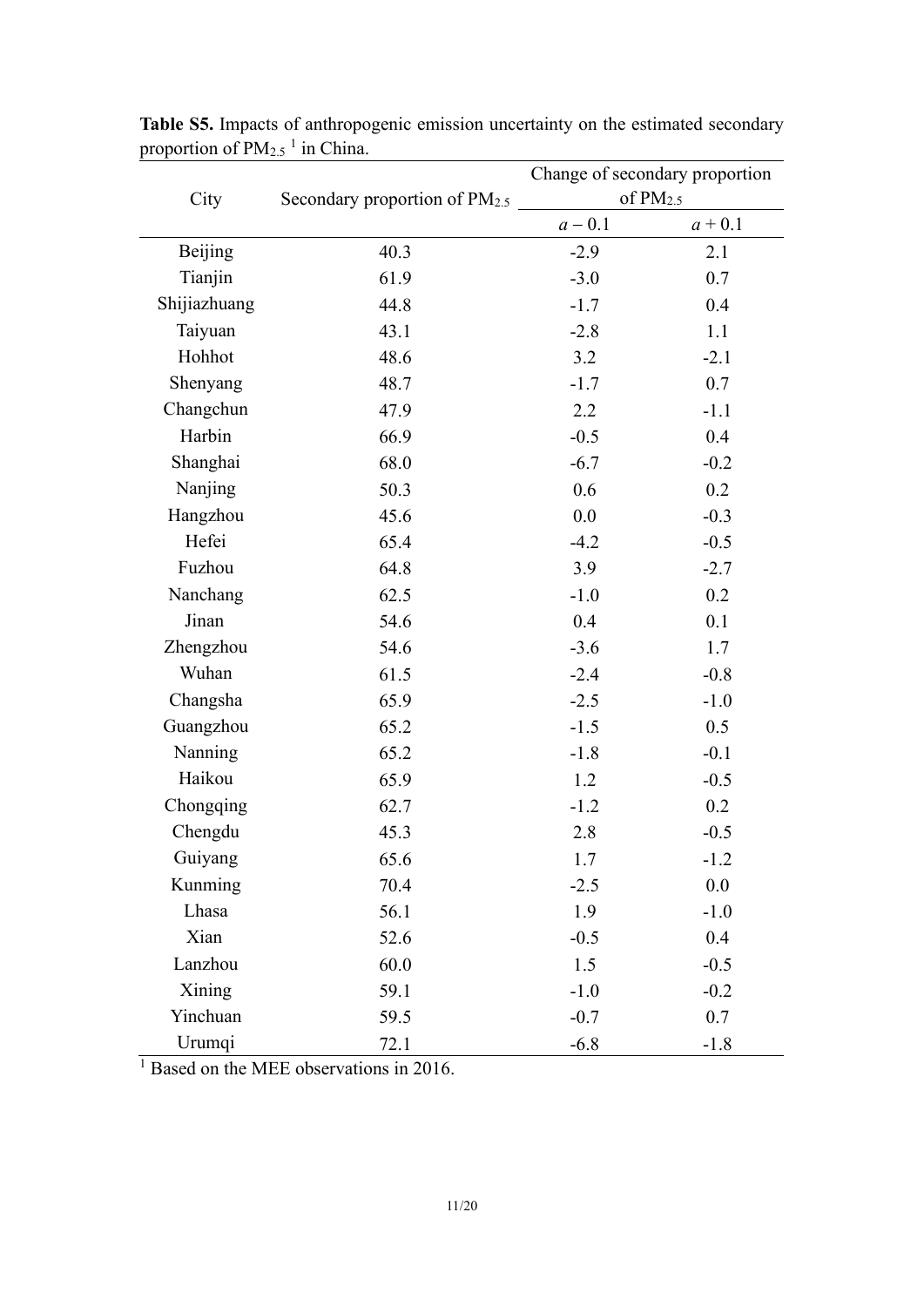|              |                                 | Change of secondary proportion of PM2.5 |               |  |  |  |  |
|--------------|---------------------------------|-----------------------------------------|---------------|--|--|--|--|
|              | Secondary                       | $1.1 * CO$                              | $0.9 * CO$    |  |  |  |  |
| City         | proportion of PM <sub>2.5</sub> | concentration                           | concentration |  |  |  |  |
|              |                                 | & 0.9 * PMC                             | & 1.1 * PMC   |  |  |  |  |
|              |                                 | concentration                           | concentration |  |  |  |  |
| Beijing      | 40.3                            | $-0.01$                                 | 0.01          |  |  |  |  |
| Tianjin      | 61.9                            | $-0.32$                                 | $-0.52$       |  |  |  |  |
| Shijiazhuang | 44.8                            | $-0.26$                                 | $-0.28$       |  |  |  |  |
| Taiyuan      | 43.1                            | 0.22                                    | 0.17          |  |  |  |  |
| Hohhot       | 48.6                            | $-0.03$                                 | $-0.01$       |  |  |  |  |
| Shenyang     | 48.7                            | $-0.06$                                 | $-0.06$       |  |  |  |  |
| Changchun    | 47.9                            | 0.03                                    | 0.04          |  |  |  |  |
| Harbin       | 66.9                            | 0.22                                    | $-0.59$       |  |  |  |  |
| Shanghai     | 68.0                            | $-1.51$                                 | $-1.90$       |  |  |  |  |
| Nanjing      | 50.3                            | 0.00                                    | 0.03          |  |  |  |  |
| Hangzhou     | 45.6                            | $-0.42$                                 | $-0.46$       |  |  |  |  |
| Hefei        | 65.4                            | $-1.57$                                 | $-1.73$       |  |  |  |  |
| Fuzhou       | 64.8                            | $-0.25$                                 | $-0.44$       |  |  |  |  |
| Nanchang     | 62.5                            | $-0.33$                                 | $-0.42$       |  |  |  |  |
| Jinan        | 54.6                            | $-0.04$                                 | $-0.02$       |  |  |  |  |
| Zhengzhou    | 54.6                            | 0.14                                    | 0.14          |  |  |  |  |
| Wuhan        | 61.5                            | $-1.45$                                 | $-1.49$       |  |  |  |  |
| Changsha     | 65.9                            | $-1.60$                                 | $-1.74$       |  |  |  |  |
| Guangzhou    | 65.2                            | 0.00                                    | $-0.28$       |  |  |  |  |
| Nanning      | 65.2                            | $-0.22$                                 | $-0.47$       |  |  |  |  |
| Haikou       | 65.9                            | $-0.15$                                 | $-0.09$       |  |  |  |  |
| Chongqing    | 62.7                            | $-0.23$                                 | $-0.31$       |  |  |  |  |
| Chengdu      | 45.3                            | 0.42                                    | 0.44          |  |  |  |  |
| Guiyang      | 65.6                            | $-0.22$                                 | $-0.50$       |  |  |  |  |
| Kunming      | 70.4                            | $-0.40$                                 | $-0.69$       |  |  |  |  |
| Lhasa        | 56.1                            | 0.07                                    | 0.05          |  |  |  |  |
| Xian         | 52.6                            | $-0.04$                                 | $-0.01$       |  |  |  |  |
| Lanzhou      | 60.0                            | 0.15                                    | 0.02          |  |  |  |  |
| Xining       | 59.1                            | $-0.56$                                 | $-0.60$       |  |  |  |  |
| Yinchuan     | 59.5                            | 0.02                                    | $-0.06$       |  |  |  |  |
| Urumqi       | 72.1                            | $-2.70$                                 | $-2.85$       |  |  |  |  |

**Table S6.** Impacts of tracer concentration uncertainty on the estimated secondary proportion of  $PM_{2.5}$ <sup>1</sup> in China (Unit: %).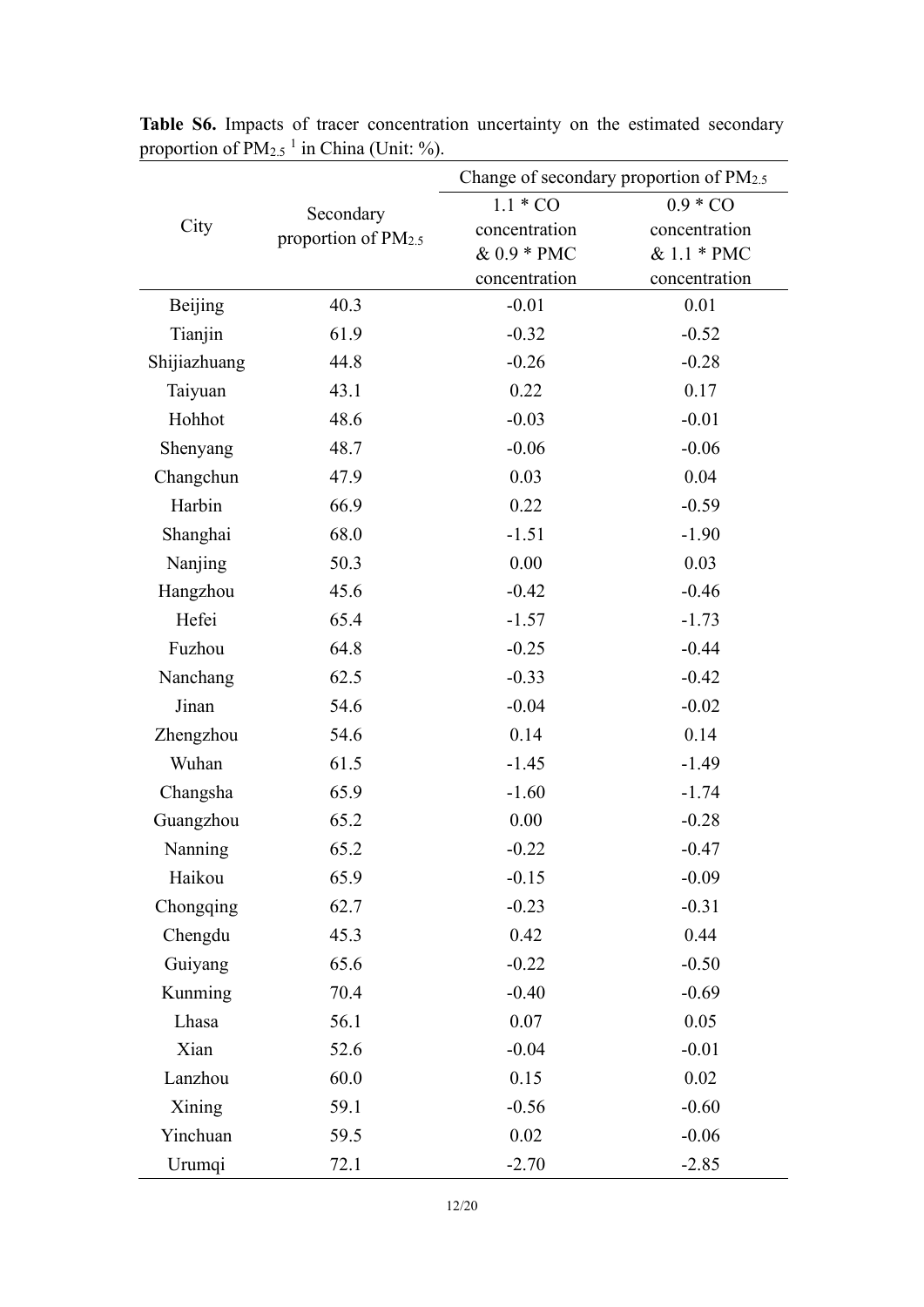<sup>1</sup> Based on the MEE observations in 2016.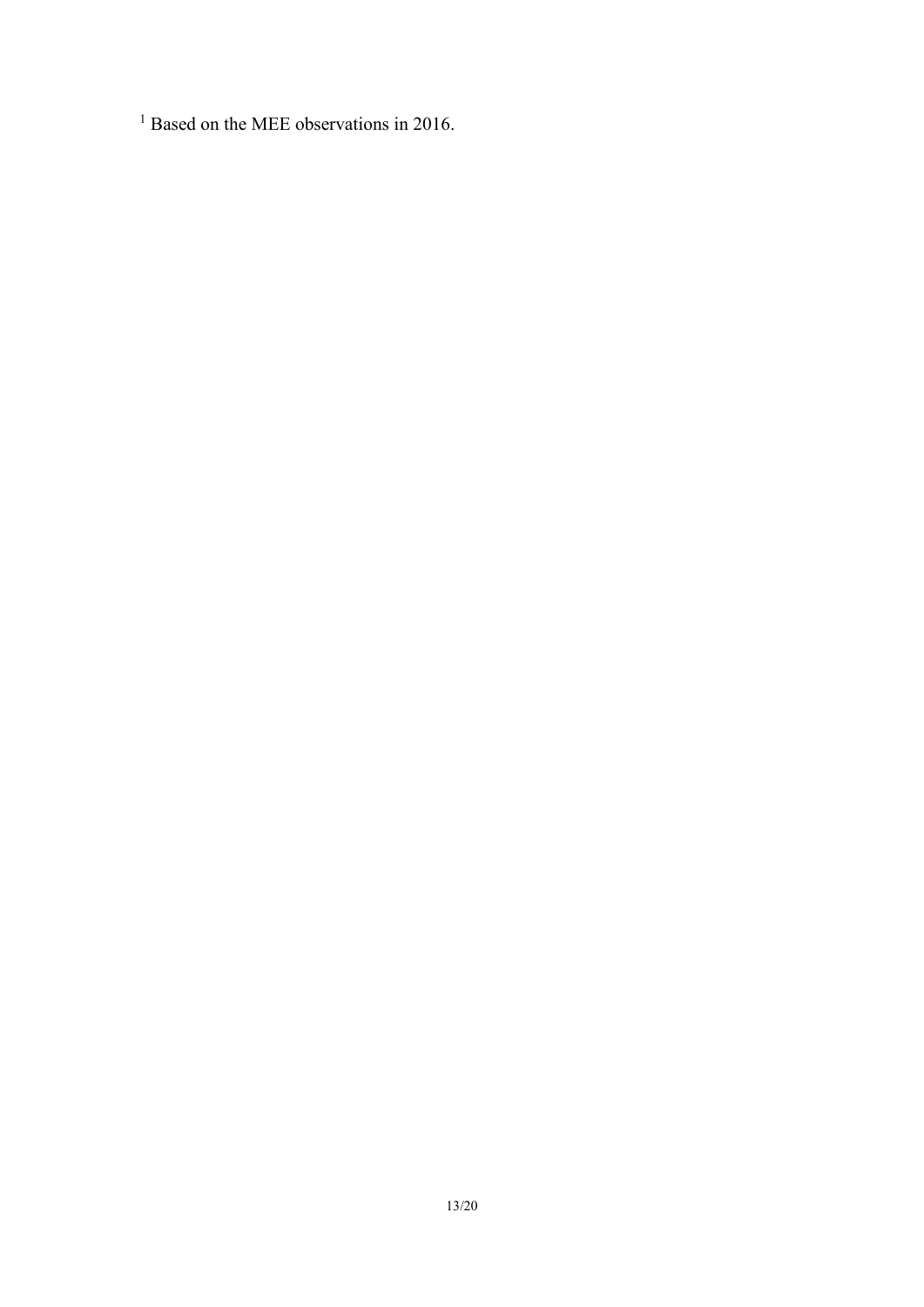

**Figure S1.** An illustration for scanning the aim interval (green shadow) in the MTEA approach.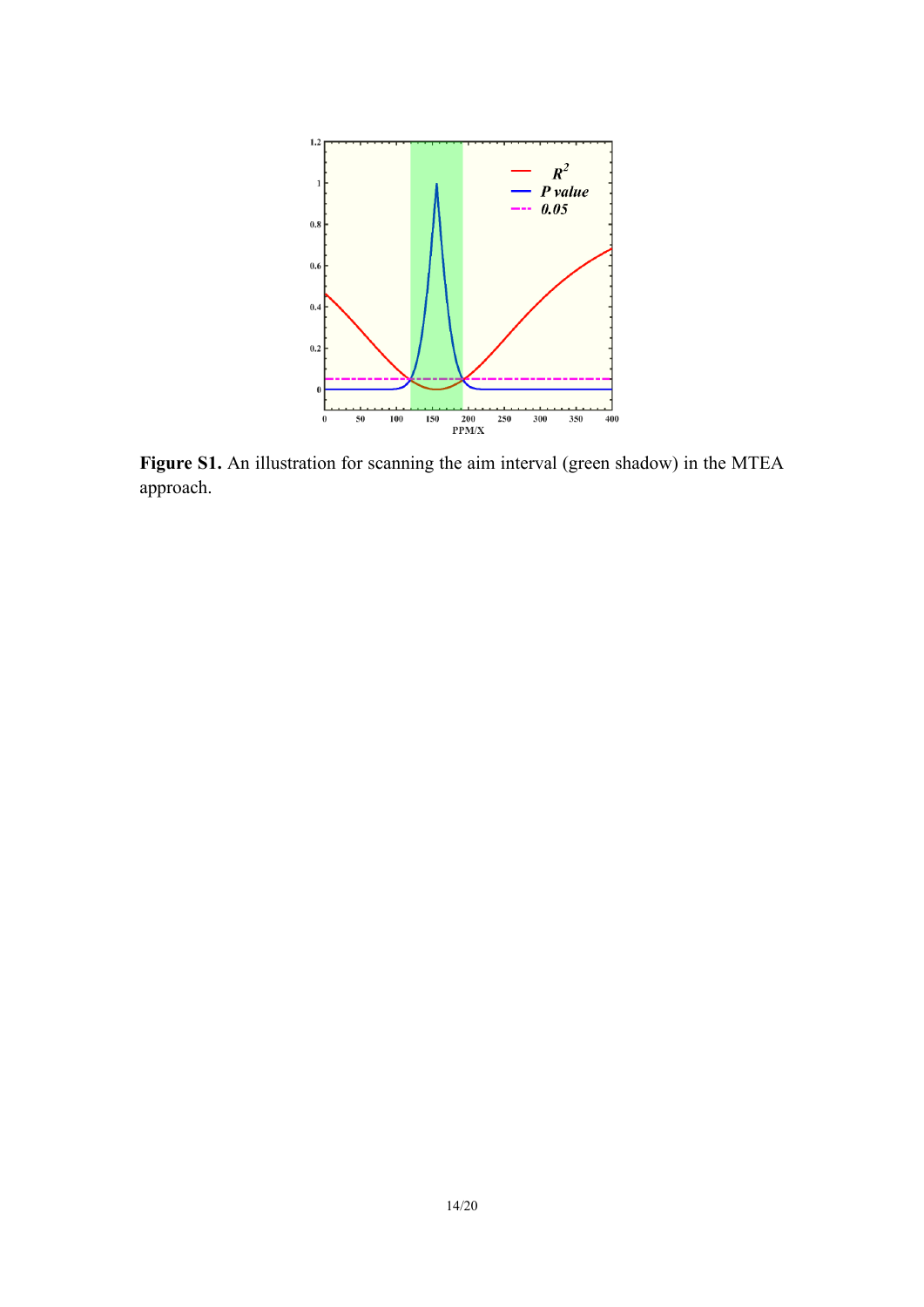

**Figure S2.** The spatial distribution of (a-b) NO<sub>2</sub>, (d-e) CO and (g-h) maximum daily 8h average O<sub>3</sub> (MDA8) mass concentrations before (01 $\sim$ 23 Jan 2020) and during (23-Jan  $\sim$  17-Feb 20) COVID-19 national lockdown. The right panel (c, f, and g) indicates relative change, i.e. (post-lockdown – pre-lockdown)/pre-lockdown.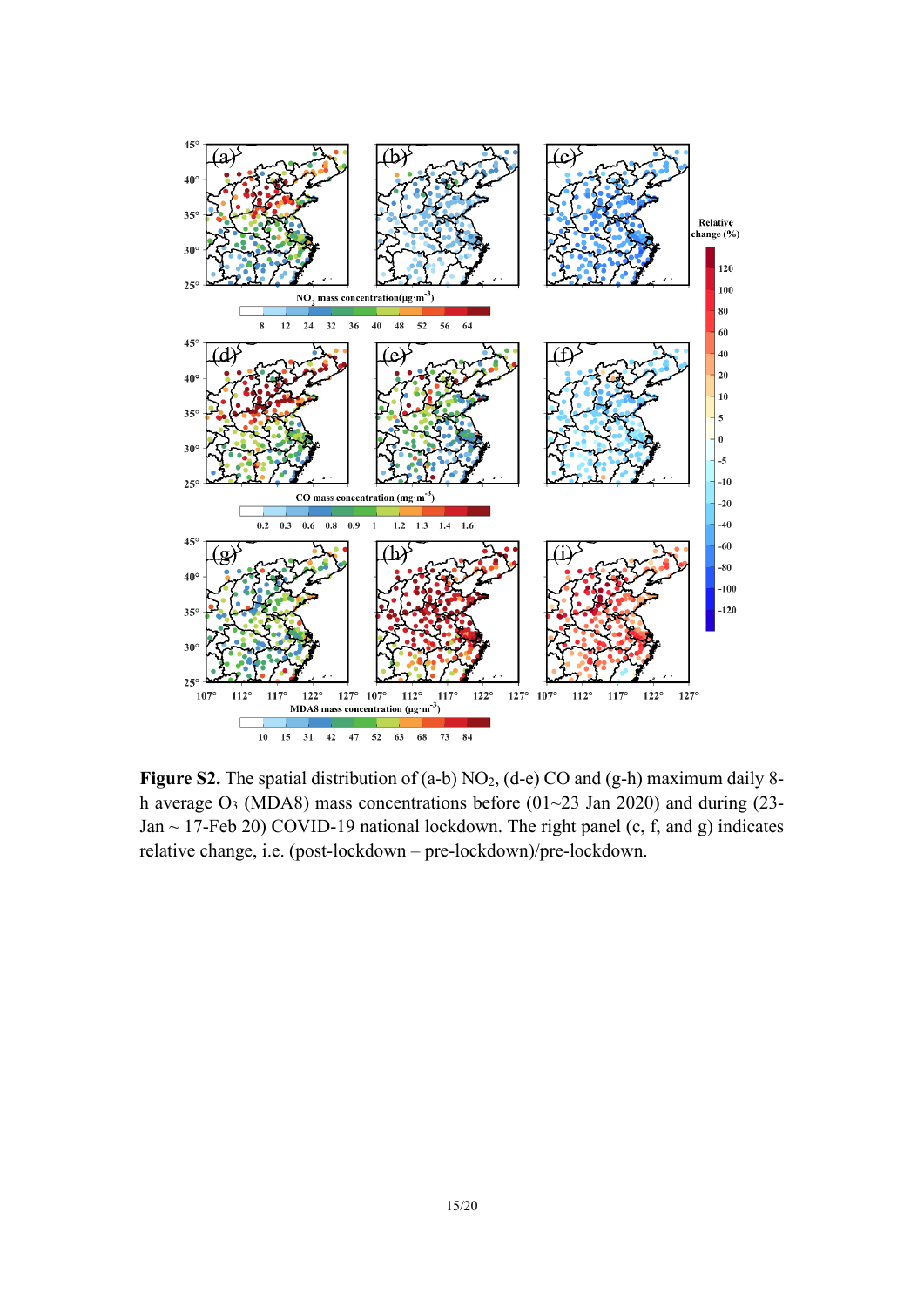

Figure S3. The nationwide correlation between PM versus O<sub>3</sub>. Bule bars denote the correlation coefficients between SPM and O3. The red dots indicate the ratios of the correlation coefficient of PPM vs O<sub>3</sub> to that of SPM vs O<sub>3</sub>.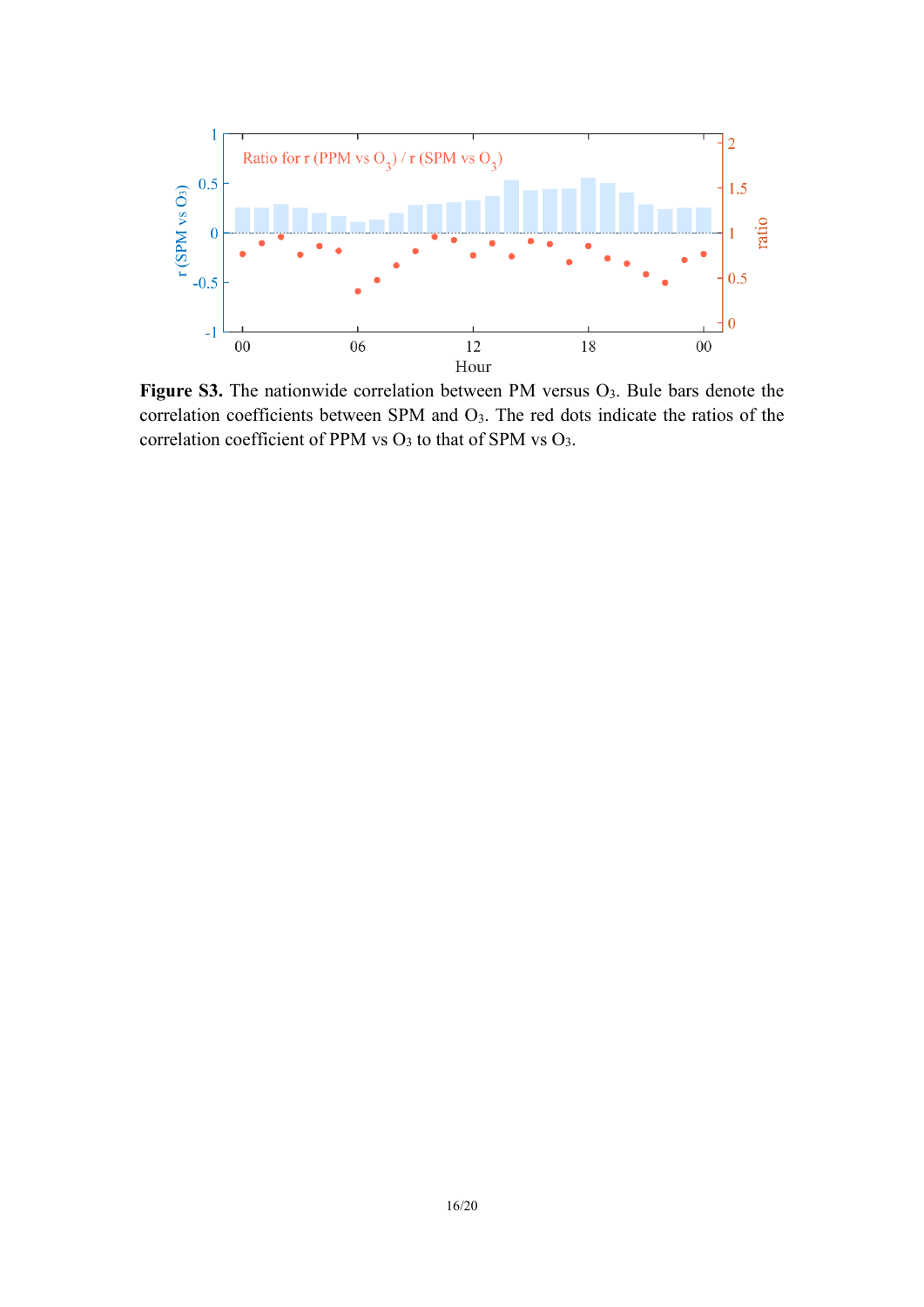Reference

- Chen, W., Wang, X., Zhou, S., Cohen, J., Zhang, J., Wang, Y., Chang, M., Zeng, Y., Liu, Y., Lin, Z., Liang, G., and Qiu, X.: Chemical Composition of PM<sub>2.5</sub> and its Impact on Visibility in Guangzhou, Southern China, Aerosol Air Qual. Res., 16, 10.4209/aaqr.2016.02.0059, 2016.
- Cui, H., Chen, W., Dai, W., Liu, H., Wang, X., and He, K.: Source apportionment of PM2.5 in Guangzhou combining observation data analysis and chemical transport model simulation, Atmos. Environ., 116, 262-271, 10.1016/j.atmosenv.2015.06.054, 2015.
- Dai, Q., Bi, X., Liu, B., Li, L., Ding, J., Song, W., Bi, S., Schulze, B. C., Song, C., Wu, J., Zhang, Y., Feng, Y., and Hopke, P. K.: Chemical nature of  $PM_{2.5}$  and  $PM_{10}$  in Xian, China: Insights into primary emissions and secondary particle formation, Environ. Pollut., 240, 155-166, 10.1016/j.envpol.2018.04.111, 2018.
- Du, W., Zhang, Y., Chen, Y., Xu, L., Chen, J., Deng, J., Hong, Y., and Xiao, H.: Chemical Characterization and Source Apportionment of PM2.5 during Spring and Winter in the Yangtze River Delta, China, Aerosol Air Qual. Res., 17, 2165-2180, 10.4209/aaqr.2017.03.0108, 2017.
- Gao, J., Wang, K., Wang, Y., Liu, S., Zhu, C., Hao, J., Liu, H., Hua, S., and Tian, H.: Temporal-spatial characteristics and source apportionment of  $PM<sub>2.5</sub>$  as well as its associated chemical species in the Beijing-Tianjin-Hebei region of China, Environ. Pollut., 233, 714-724, 10.1016/j.envpol.2017.10.123, 2018.
- Huang, G., Cheng, T., Zhang, R., Tao, J., Leng, C., Zhang, Y., Zha, S., Zhang, D., Li, X., and Xu, C.: Optical properties and chemical composition of  $PM_{2.5}$  in Shanghai in the spring of 2012, Particuology, 13, 52-59, 10.1016/j.partic.2013.10.005, 2014a.
- Huang, R. J., Zhang, Y., Bozzetti, C., Ho, K. F., Cao, J. J., Han, Y., Daellenbach, K. R., Slowik, J. G., Platt, S. M., Canonaco, F., Zotter, P., Wolf, R., Pieber, S. M., Bruns, E. A., Crippa, M., Ciarelli, G., Piazzalunga, A., Schwikowski, M., Abbaszade, G., Schnelle-Kreis, J., Zimmermann, R., An, Z., Szidat, S., Baltensperger, U., El Haddad, I., and Prevot, A. S.: High secondary aerosol contribution to particulate pollution during haze events in China, Nature, 514, 218-222, 10.1038/nature13774, 2014b.
- Huang, X., Liu, Z., Liu, J., Hu, B., Wen, T., Tang, G., Zhang, J., Wu, F., Ji, D., Wang, L., and Wang, Y.: Chemical characterization and source identification of  $PM_{2.5}$  at multiple sites in the Beijing–Tianjin–Hebei region, China, Atmos. Chem. Phys., 17, 12941-12962, 10.5194/acp-17-12941-2017, 2017.
- Jiang, N., Guo, Y., Wang, Q., Kang, P., Zhang, R., and Tang, X.: Chemical Composition Characteristics of PM2.5 in Three Cities in Henan, Central China, Aerosol Air Qual. Res., 17, 2367-2380, 10.4209/aaqr.2016.10.0463, 2017.
- Li, H., Wang, Q. g., Yang, M., Li, F., Wang, J., Sun, Y., Wang, C., Wu, H., and Qian, X.: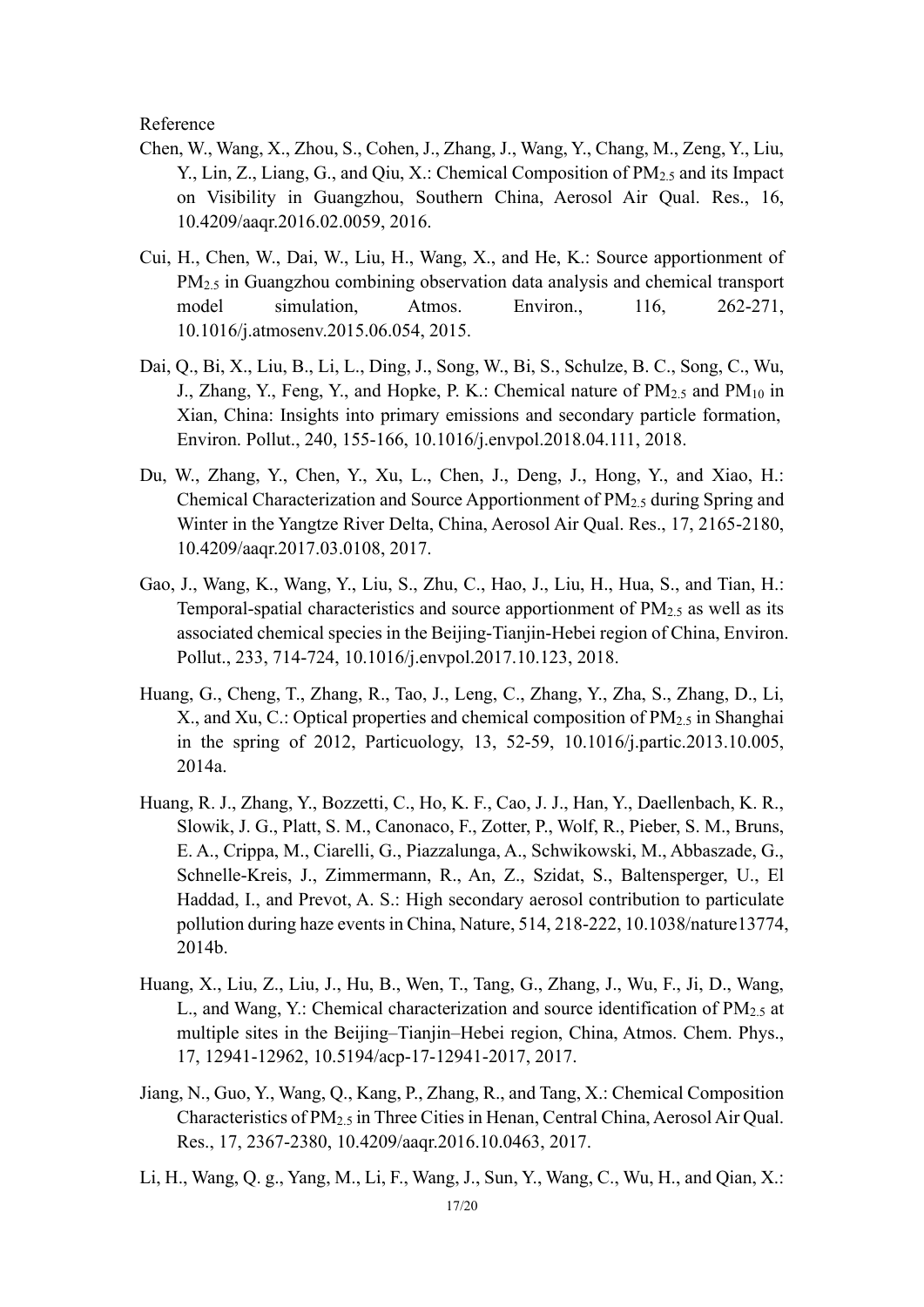Chemical characterization and source apportionment of  $PM<sub>2.5</sub>$  aerosols in a megacity of Southeast China, Atmos. Res., 181, 288-299, 10.1016/j.atmosres.2016.07.005, 2016.

- Li, L., Tan, Q., Zhang, Y., Feng, M., Qu, Y., An, J., and Liu, X.: Characteristics and source apportionment of  $PM_{2.5}$  during persistent extreme haze events in Chengdu, southwest China, Environ. Pollut., 230, 718-729, 10.1016/j.envpol.2017.07.029, 2017.
- Lin, Y. C., Hsu, S. C., Chou, C. C., Zhang, R., Wu, Y., Kao, S. J., Luo, L., Huang, C. H., Lin, S. H., and Huang, Y. T.: Wintertime haze deterioration in Beijing by industrial pollution deduced from trace metal fingerprints and enhanced health risk by heavy metals, Environ. Pollut., 208, 284-293, 10.1016/j.envpol.2015.07.044, 2016.
- Liu, B., Li, T., Yang, J., Wu, J., Wang, J., Gao, J., Bi, X., Feng, Y., Zhang, Y., and Yang, H.: Source apportionment and a novel approach of estimating regional contributions to ambient PM2.5 in Haikou, China, Environ. Pollut., 223, 334-345, 10.1016/j.envpol.2017.01.030, 2017.
- Liu, J., Li, J., Zhang, Y., Liu, D., Ding, P., Shen, C., Shen, K., He, Q., Ding, X., Wang, X., Chen, D., Szidat, S., and Zhang, G.: Source apportionment using radiocarbon and organic tracers for PM2.5 carbonaceous aerosols in Guangzhou, South China: contrasting local- and regional-scale haze events, Environ. Sci. Technol., 48, 12002-12011, 10.1021/es503102w, 2014.
- Liu, W., Xu, Y., Liu, W., Liu, Q., Yu, S., Liu, Y., Wang, X., and Tao, S.: Oxidative potential of ambient PM2.5 in the coastal cities of the Bohai Sea, northern China: Seasonal variation and source apportionment, Environ. Pollut., 236, 514-528, 10.1016/j.envpol.2018.01.116, 2018a.
- Liu, Z., Gao, W., Yu, Y., Hu, B., Xin, J., Sun, Y., Wang, L., Wang, G., Bi, X., Zhang, G., Xu, H., Cong, Z., He, J., Xu, J., and Wang, Y.: Characteristics of PM<sub>2.5</sub> mass concentrations and chemical species in urban and background areas of China: emerging results from the CARE-China network, Atmos. Chem. Phys., 18, 8849- 8871, 10.5194/acp-18-8849-2018, 2018b.
- Ming, L., Jin, L., Li, J., Fu, P., Yang, W., Liu, D., Zhang, G., Wang, Z., and Li, X.: PM2.5 in the Yangtze River Delta, China: Chemical compositions, seasonal variations, and regional pollution events, Environ. Pollut., 223, 200-212, 10.1016/j.envpol.2017.01.013, 2017.
- Niu, X., Cao, J., Shen, Z., Ho, S. S. H., Tie, X., Zhao, S., Xu, H., Zhang, T., and Huang, R.: PM2.5 from the Guanzhong Plain: Chemical composition and implications for emission reductions, Atmos. Environ., 147, 458-469, 10.1016/j.atmosenv.2016.10.029, 2016.
- Tan, J., Xiang, P., Zhou, X., Duan, J., Ma, Y., He, K., Cheng, Y., Yu, J., and Querol, X.: Chemical characterization of humic-like substances (HULIS) in PM2.5 in Lanzhou,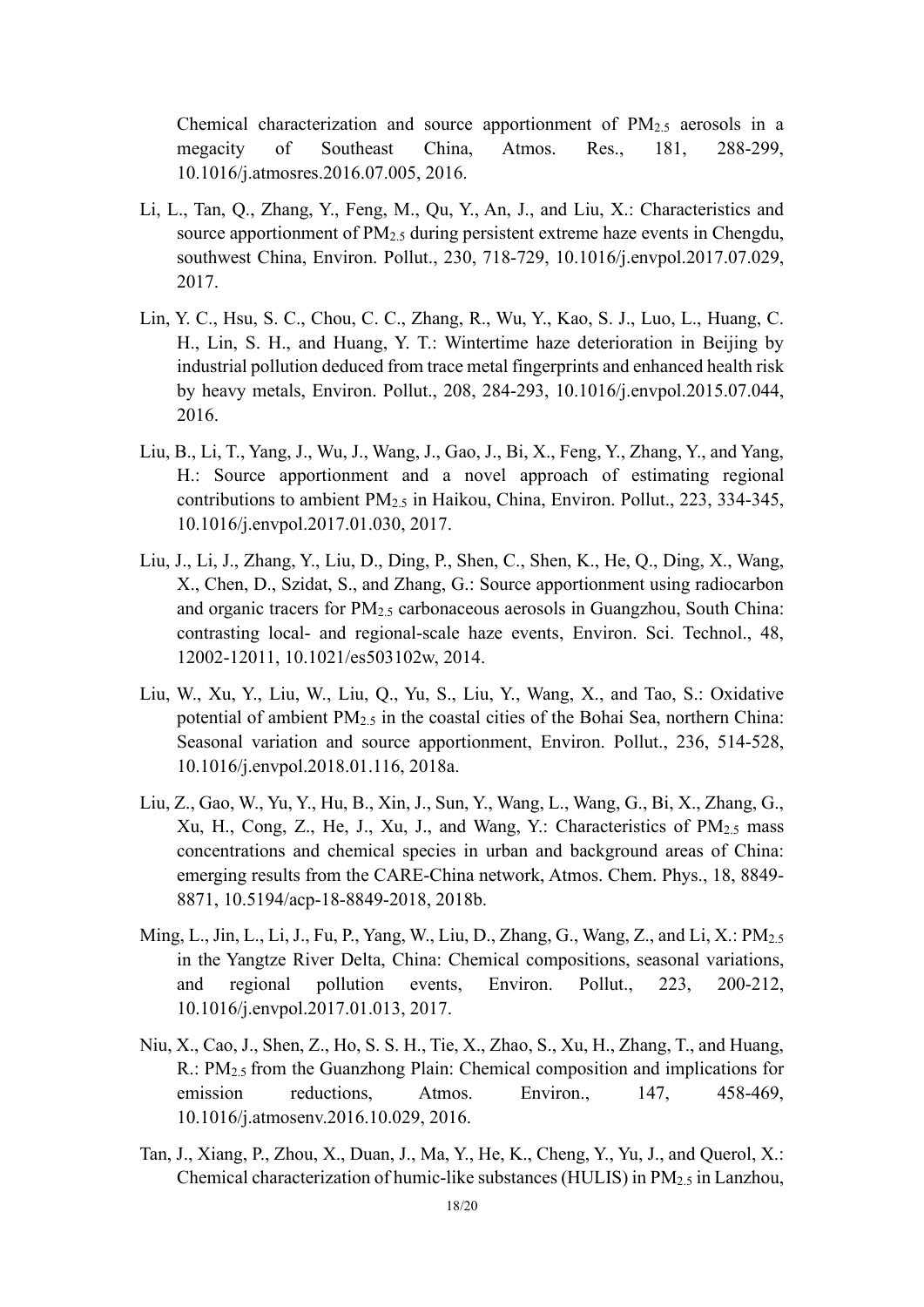China, Sci. Total Environ., 573, 1481-1490, 10.1016/j.scitotenv.2016.08.025, 2016.

- Tang, X., Chen, X., and Tian, Y.: Chemical composition and source apportionment of  $PM_{2.5}$  – A case study from one year continuous sampling in the Chang-Zhu-Tan urban agglomeration, Atmos. Pollut. Res., 8, 885-899, 10.1016/j.apr.2017.02.004, 2017.
- Tao, J., Zhang, L., Gao, J., Wang, H., Chai, F., and Wang, S.: Aerosol chemical composition and light scattering during a winter season in Beijing, Atmos. Environ., 110, 36-44, 10.1016/j.atmosenv.2015.03.037, 2015.
- Tao, J., Zhang, L., Cao, J., Zhong, L., Chen, D., Yang, Y., Chen, D., Chen, L., Zhang, Z., Wu, Y., Xia, Y., Ye, S., and Zhang, R.: Source apportionment of  $PM_{2.5}$  at urban and suburban areas of the Pearl River Delta region, south China - With emphasis on ship emissions, Sci. Total Environ., 574, 1559-1570, 10.1016/j.scitotenv.2016.08.175, 2017.
- Tian, P., Wang, G., Zhang, R., Wu, Y., and Yan, P.: Impacts of aerosol chemical compositions on optical properties in urban Beijing, China, Particuology, 18, 155- 164, 10.1016/j.partic.2014.03.014, 2015.
- Wang, H., Tian, M., Chen, Y., Shi, G., Liu, Y., Yang, F., Zhang, L., Deng, L., Yu, J., Peng, C., and Cao, X.: Seasonal characteristics, formation mechanisms and source origins of PM2.5 in two megacities in Sichuan Basin, China, Atmos. Chem. Phys., 18, 865-881, 10.5194/acp-18-865-2018, 2018.
- Wang, H. L., Qiao, L. P., Lou, S. R., Zhou, M., Ding, A. J., Huang, H. Y., Chen, J. M., Wang, Q., Tao, S. K., Chen, C. H., Li, L., and Huang, C.: Chemical composition of PM2.5 and meteorological impact among three years in urban Shanghai, China, J. of Clean. Prod., 112, 1302-1311, 10.1016/j.jclepro.2015.04.099, 2016a.
- Wang, Y., Jia, C., Tao, J., Zhang, L., Liang, X., Ma, J., Gao, H., Huang, T., and Zhang, K.: Chemical characterization and source apportionment of  $PM_{2.5}$  in a semi-arid and petrochemical-industrialized city, Northwest China, Sci. Total Environ., 573, 1031-1040, 10.1016/j.scitotenv.2016.08.179, 2016b.
- Wu, J., Xu, C., Wang, Q., and Cheng, W.: Potential Sources and Formations of the PM2.5 Pollution in Urban Hangzhou, Atmosphere, 7, 100, 10.3390/atmos7080100, 2016.
- Xu, H., Xiao, Z., Chen, K., Tang, M., Zheng, N., Li, P., Yang, N., Yang, W., and Deng, X.: Spatial and temporal distribution, chemical characteristics, and sources of ambient particulate matter in the Beijing-Tianjin-Hebei region, Sci. Total Environ., 658, 280-293, 10.1016/j.scitotenv.2018.12.164, 2019.
- Yu, S., Liu, W., Xu, Y., Yi, K., Zhou, M., Tao, S., and Liu, W.: Characteristics and oxidative potential of atmospheric PM2.5 in Beijing: Source apportionment and seasonal variation, Sci. Total Environ., 650, 277-287, 10.1016/j.scitotenv.2018.09.021, 2019.